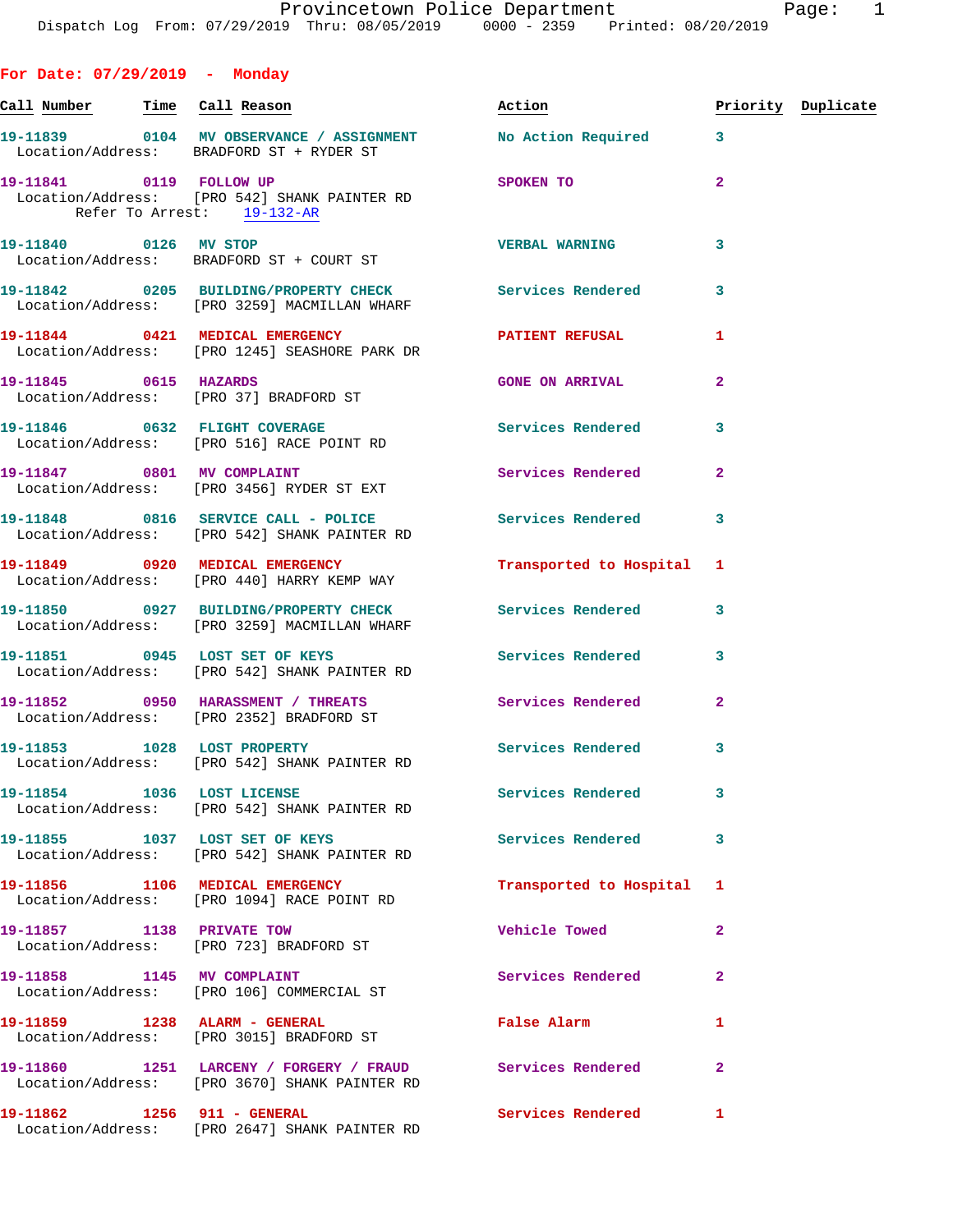Dispatch Log From: 07/29/2019 Thru: 08/05/2019 0000 - 2359 Printed: 08/20/2019

**19-11861 1257 MEDICAL EMERGENCY Transported to Hospital 1**  Location/Address: [PRO 442] HARRY KEMP WAY 19-11863 1305 MV COMPLAINT **19-11863** 1305 2 Location/Address: [PRO 527] RYDER ST EXT **19-11864 1334 LOST WALLET Services Rendered 3**  Location/Address: [PRO 542] SHANK PAINTER RD **19-11865 1338 MV COLLISION Services Rendered 1**  Location/Address: [PRO 606] CONWELL ST **19-11867 1356 LOST BLACK WALLET Services Rendered 3**  Location/Address: [PRO 542] SHANK PAINTER RD **19-11869 1535 MV COMPLAINT GONE ON ARRIVAL 2**  Location/Address: ROUTE 6 + CONWELL ST 19-11870 1539 MV COMPLAINT **No Action Required** 2 Location/Address: [PRO 526] RYDER ST EXT **19-11873 1744 FIRE - OTHER Services Rendered 1**  Location/Address: [PRO 382] COMMERCIAL ST **19-11874 1754 ASSIST DEPARTMENT / MUTUAL AID Services Rendered 3**  Location/Address: [PRO 3728] COMMERCIAL ST **19-11876 1801 ANIMAL CALL Referred to Other Agenc 2**  Location/Address: [PRO 1989] COMMERCIAL ST **19-11875 1806 MEDICAL EMERGENCY Transported to Hospital 1**  Location/Address: [PRO 658] MOZART AVE **19-11878 1939 MEDICAL EMERGENCY Transported to Hospital 1**  Location/Address: [PRO 395] COMMERCIAL ST **19-11879 1953 MEDICAL EMERGENCY Transported to Hospital 1**  Location/Address: [PRO 440] HARRY KEMP WAY **19-11880 2025 MV COMPLAINT Services Rendered 2**  Location/Address: STANDISH ST + COMMERCIAL ST **19-11881 2041 MEDICAL EMERGENCY No Action Required 1**  Location/Address: [PRO 1892] SHANK PAINTER RD **19-11882 2051 MV STOP VERBAL WARNING 3**  Location/Address: [PRO 3456] RYDER ST EXT **19-11883 2101 MV STOP VERBAL WARNING 3**  Location/Address: BRADFORD ST + RYDER ST **19-11884 2116 ALARM - GENERAL Services Rendered 1**  Location/Address: STABLE PATH **19-11885 2120 MV STOP VERBAL WARNING 3**  Location/Address: [PRO 3456] RYDER ST EXT **19-11886 2206 MV STOP VERBAL WARNING 3**  Location/Address: COMMERCIAL ST **19-11887 2228 BUILDING/PROPERTY CHECK BLDG/PROP Checked/Secur 3**  Location/Address: [PRO 526] RYDER ST EXT **19-11888 2229 BUILDING/PROPERTY CHECK BLDG/PROP Checked/Secur 3**  Location/Address: [PRO 2490] PROVINCELANDS RD **19-11889 2230 BUILDING/PROPERTY CHECK BLDG/PROP Checked/Secur 3**  Location/Address: [PRO 3259] MACMILLAN WHARF **19-11890 2230 BUILDING/PROPERTY CHECK BLDG/PROP Checked/Secur 3**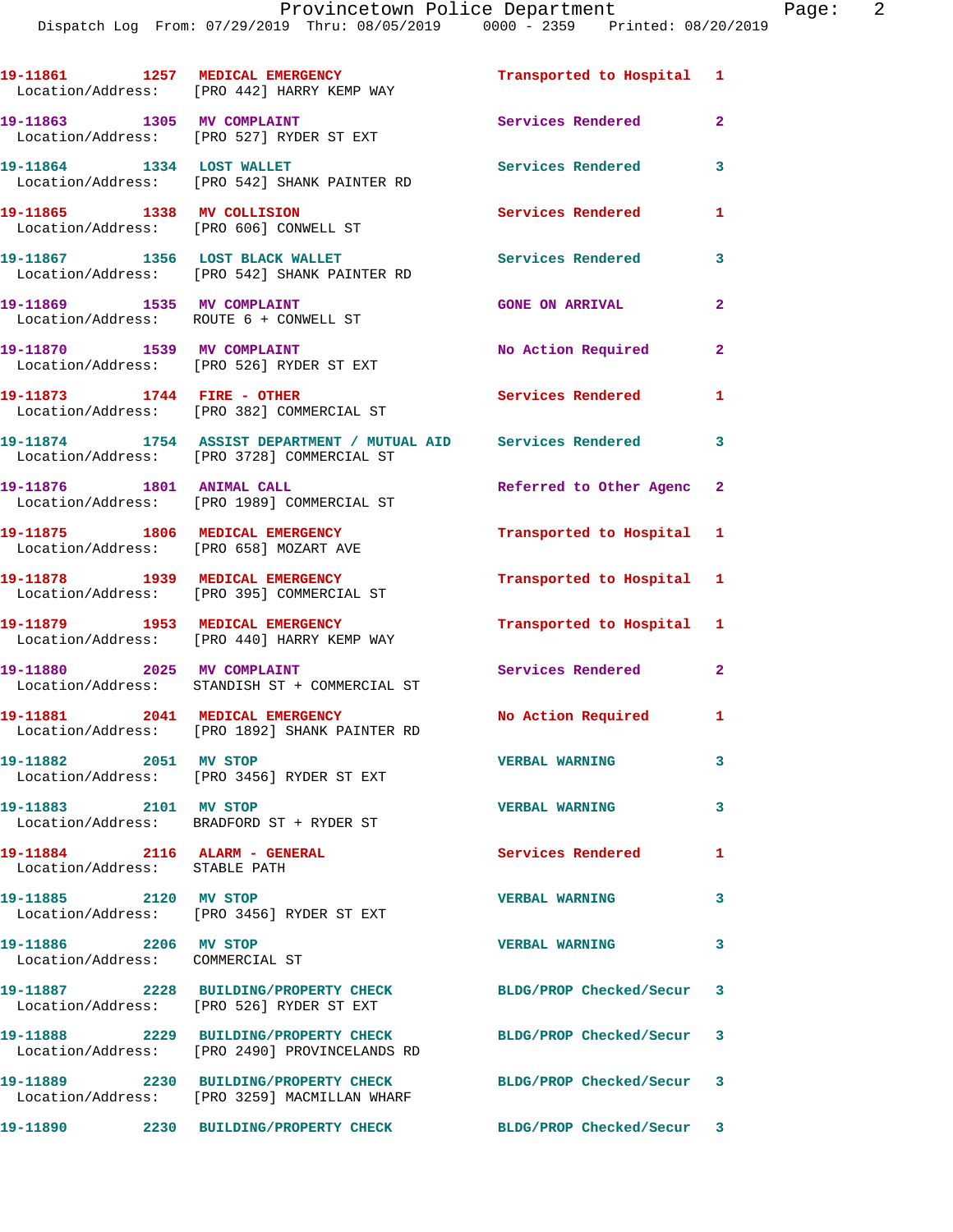|                                      | Dispatch Log From: 07/29/2019 Thru: 08/05/2019 0000 - 2359 Printed: 08/20/2019                           | Provincetown Police Department |              | Page: 3 |  |
|--------------------------------------|----------------------------------------------------------------------------------------------------------|--------------------------------|--------------|---------|--|
|                                      | Location/Address: [PRO 433] RYDER ST EXT                                                                 |                                |              |         |  |
| 19-11892 2320 MV STOP                | Location/Address: NICKERSON ST + BRADFORD ST                                                             | VERBAL WARNING 3               |              |         |  |
|                                      | 19-11893 2332 MEDICAL EMERGENCY<br>Location/Address: [PRO 357] COMMERCIAL ST                             | Transported to Hospital 1      |              |         |  |
|                                      | 19-11894 2337 SERVE WARRANT<br>Location/Address: [PRO 542] SHANK PAINTER RD                              | No Action Required 3           |              |         |  |
|                                      | 19-11895 2356 NOISE COMPLAINT<br>Location/Address: [PRO 3236] COMMERCIAL ST                              | SPOKEN TO                      | 3            |         |  |
| For Date: $07/30/2019$ - Tuesday     |                                                                                                          |                                |              |         |  |
|                                      | 19-11896 0017 BUILDING/PROPERTY CHECK Services Rendered<br>Location/Address: [PRO 3259] MACMILLAN WHARF  |                                | 3            |         |  |
|                                      | 19-11897 0037 MV OBSERVANCE / ASSIGNMENT Services Rendered 3<br>Location/Address: BRADFORD ST + RYDER ST |                                |              |         |  |
|                                      | 19-11898 0041 MV STOP<br>Location/Address: [PRO 606] CONWELL ST                                          | <b>VERBAL WARNING</b>          | 3            |         |  |
|                                      | 19-11899 0105 MV OBSERVANCE / ASSIGNMENT Services Rendered<br>Location/Address: BRADFORD ST + HOWLAND ST |                                | $\mathbf{3}$ |         |  |
|                                      | 19-11900 0244 MEDICAL EMERGENCY<br>Location/Address: [PRO 1507] BRADFORD ST                              | PATIENT REFUSAL 1              |              |         |  |
|                                      | 19-11901 0355 ALARM - GENERAL<br>Location/Address: [PRO 2989] COMMERCIAL ST                              | <b>False Alarm</b>             | 1            |         |  |
|                                      | 19-11902 0412 DISTURBANCE - FIGHT / ARGUMENT Investigated<br>Location/Address: [PRO 74] BRADFORD ST EXT  |                                | $\mathbf{1}$ |         |  |
|                                      | 19-11903 0419 MEDICAL EMERGENCY<br>Location/Address: [PRO 74] BRADFORD ST EXT                            | <b>PATIENT REFUSAL</b>         | $\mathbf{1}$ |         |  |
| 19-11906 0511 GENERAL INFO           | Location/Address: [PRO 542] SHANK PAINTER RD                                                             | Services Rendered 3            |              |         |  |
|                                      | 19-11905 0514 ALARM - GENERAL <b>False Alarm</b> 1<br>Location/Address: [PRO 516] RACE POINT RD          |                                |              |         |  |
|                                      | 19-11907 0528 ASSIST CITIZEN<br>Location/Address: [PRO 539] SHANK PAINTER RD                             | Services Rendered 3            |              |         |  |
|                                      | 19-11908 0608 FLIGHT COVERAGE Services Rendered 3<br>Location/Address: [PRO 516] RACE POINT RD           |                                |              |         |  |
|                                      | 19-11909 0616 DISTURBANCE - FIGHT / ARGUMENT SPOKEN TO<br>Location/Address: [PRO 165] COMMERCIAL ST      |                                | 1            |         |  |
| Location/Address: [PRO 2521] ROUTE 6 | 19-11910 0830 ASSIST DEPARTMENT / MUTUAL AID Services Rendered                                           |                                | $\mathbf{3}$ |         |  |
|                                      | 19-11912 0848 PROPERTY DAMAGE<br>Location/Address: [PRO 74] BRADFORD ST EXT                              | Services Rendered 3            |              |         |  |
|                                      | 19-11913 0859 SERVICE CALL - POLICE<br>Location/Address: [PRO 105] COMMERCIAL ST                         | <b>Services Rendered</b>       | 3            |         |  |
|                                      | 19-11914 0906 ABANDONED BIKE<br>Location/Address: [PRO 2062] WINSLOW ST                                  | <b>Services Rendered</b> 2     |              |         |  |
|                                      | 19-11915 0915 ALARM - GENERAL<br>Location/Address: [PRO 1023] NICKERSON ST                               | Services Rendered              | $\mathbf{1}$ |         |  |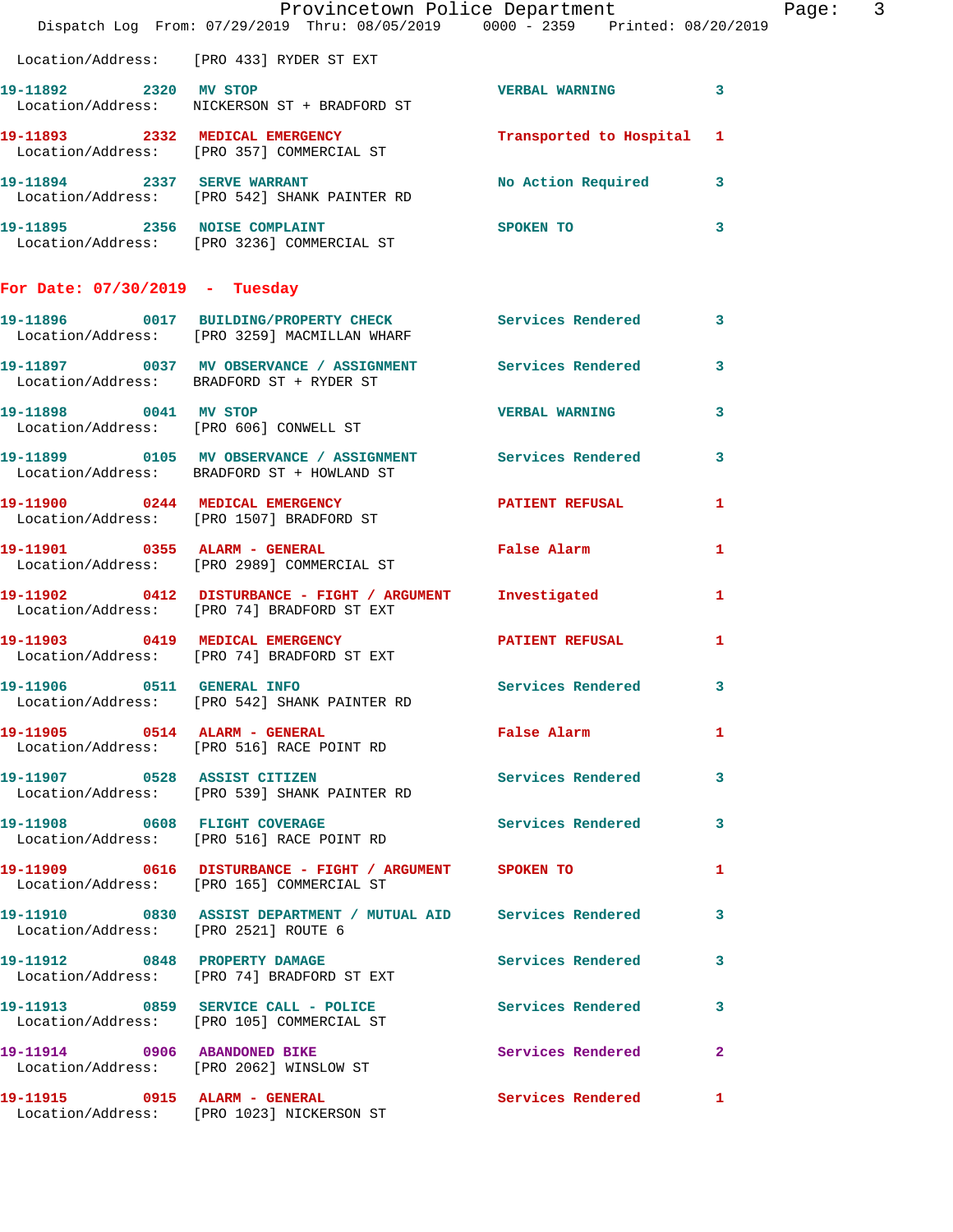|                                                                                   | Dispatch Log From: 07/29/2019 Thru: 08/05/2019 0000 - 2359 Printed: 08/20/2019                               | Provincetown Police Department |                | Page: 4 |  |
|-----------------------------------------------------------------------------------|--------------------------------------------------------------------------------------------------------------|--------------------------------|----------------|---------|--|
| Location/Address: [PRO 2513] ROUTE 6                                              | 19-11916 1001 MV OBSERVANCE / ASSIGNMENT Services Rendered                                                   |                                | $\mathbf{3}$   |         |  |
|                                                                                   | 19-11917 1028 MV OBSERVANCE / ASSIGNMENT Services Rendered 3<br>Location/Address: [PRO 106] COMMERCIAL ST    |                                |                |         |  |
|                                                                                   | 19-11918 1044 KEEP THE PEACE<br>Location/Address: [PRO 74] BRADFORD ST EXT                                   | Services Rendered              | $\mathbf{2}$   |         |  |
|                                                                                   | 19-11919               1058    MV STOP<br>Location/Address:      [PRO 75] CAPTAIN BERTIES WAY                | Services Rendered              | 3              |         |  |
|                                                                                   | 19-11920 1101 MEDICAL EMERGENCY<br>Location/Address: [PRO 105] COMMERCIAL ST                                 | Transported to Hospital 1      |                |         |  |
|                                                                                   | 19-11921 1108 MV STOP<br>Location/Address: [PRO 3873] CONWELL ST                                             | Services Rendered              | 3              |         |  |
|                                                                                   | 19-11922 1115 HARASSMENT / THREATS<br>Location/Address: [PRO 3448] BRADFORD ST                               | Services Rendered              | $\overline{2}$ |         |  |
| 19-11923 1157 MV STOP<br>Location/Address: [WEL] ROUTE 6                          |                                                                                                              | Services Rendered              | 3              |         |  |
| Location/Address: [PRO 2513] ROUTE 6                                              | 19-11924 1239 MV OBSERVANCE / ASSIGNMENT Services Rendered 3                                                 |                                |                |         |  |
| 19-11925 1241 MV STOP<br>Location/Address: [EAH] STATE HWY                        |                                                                                                              | Services Rendered              | 3              |         |  |
| 19-11926 1247 FOLLOW UP                                                           | Location/Address: [PRO 3670] SHANK PAINTER RD                                                                | No Action Required             | $\overline{2}$ |         |  |
|                                                                                   | 19-11927 1253 MEDICAL EMERGENCY<br>Location/Address: [PRO 2577] BRADFORD ST                                  | Transported to Hospital 1      |                |         |  |
| 19-11928 1316 MV STOP<br>Location/Address: [EAH] STATE HWY                        |                                                                                                              | Services Rendered 3            |                |         |  |
| 19-11930                1329    MV STOP<br>Location/Address:      [EAH] STATE HWY |                                                                                                              | Services Rendered 3            |                |         |  |
| 19-11931 1331 ANIMAL CALL                                                         | Location/Address: [PRO 2490] PROVINCELANDS RD                                                                | Referred to Other Agenc 2      |                |         |  |
|                                                                                   | 19-11932 1408 MEDICAL EMERGENCY <b>NEW PATIENT REFUSAL</b><br>Location/Address: [PRO 3670] SHANK PAINTER RD  |                                | 1              |         |  |
| 19-11933 1414 MV STOP                                                             | Location/Address: ROUTE 6 + SNAIL RD                                                                         | Services Rendered              | 3              |         |  |
|                                                                                   | 19-11934 1433 MV STOP<br>Location/Address: [PRO 3338] SHANK PAINTER RD                                       | Services Rendered              | 3              |         |  |
|                                                                                   | 19-11937 1600 BUILDING/PROPERTY CHECK BLDG/PROP Checked/Secur 3<br>Location/Address: [PRO 519] RACE POINT RD |                                |                |         |  |
|                                                                                   | 19-11936 1638 MEDICAL EMERGENCY<br>Location/Address: [PRO 3222] ALDEN ST                                     | PATIENT REFUSAL                | 1              |         |  |
|                                                                                   | 19-11938 1651 MEDICAL EMERGENCY<br>Location/Address: [PRO 585] COMMERCIAL ST                                 | PATIENT REFUSAL                | 1              |         |  |
|                                                                                   | 19-11939 1708 SERVE WARRANT<br>Location/Address: [PRO 1012] NELSON AVE                                       | Could Not Locate               | 3              |         |  |
|                                                                                   | 19-11941 1808 ALARM - GENERAL<br>Location/Address: [PRO 382] COMMERCIAL ST                                   | False Alarm                    | 1              |         |  |
|                                                                                   | 19-11943 1923 DISTURBANCE - FIGHT / ARGUMENT Peace Restored<br>Location/Address: [PRO 1885] FRANKLIN ST      |                                | 1              |         |  |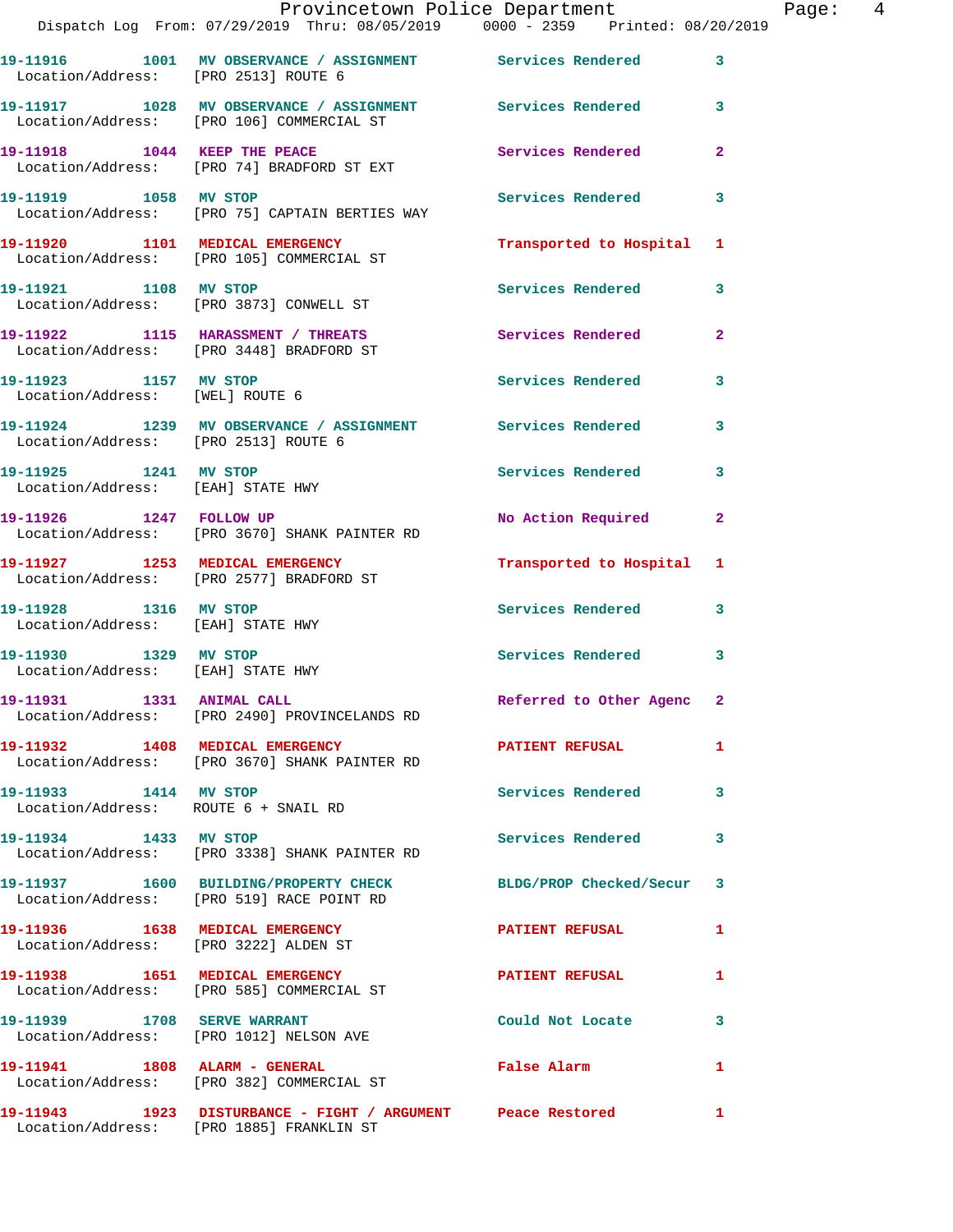|                                                       | Dispatch Log From: 07/29/2019 Thru: 08/05/2019 0000 - 2359 Printed: 08/20/2019                                     |                          |              |
|-------------------------------------------------------|--------------------------------------------------------------------------------------------------------------------|--------------------------|--------------|
|                                                       | 19-11945 1955 MEDICAL EMERGENCY<br>Location/Address: [PRO 542] SHANK PAINTER RD                                    | <b>Services Rendered</b> | 1            |
|                                                       | 19-11947 2034 COMPLAINT - GENERAL<br>Location/Address: [PRO 1490] PLEASANT ST                                      | SPOKEN TO                | 3            |
|                                                       | 19-11948 2037 MEDICAL EMERGENCY<br>Location/Address: [PRO 440] HARRY KEMP WAY                                      | Transported to Hospital  | 1            |
|                                                       | 19-11949 2123 MEDICAL EMERGENCY<br>Location/Address: [PRO 965] KIMBERLY LN                                         | <b>PATIENT REFUSAL</b>   | 1            |
|                                                       | 19-11950 2141 PARK, WALK & TALK<br>Location/Address: [PRO 105] COMMERCIAL ST                                       | <b>Services Rendered</b> | 3            |
|                                                       | 19-11951 2243 MV COMPLAINT<br>Location/Address: [PRO 539] SHANK PAINTER RD                                         | Could Not Locate         | $\mathbf{2}$ |
|                                                       | 19-11952 2300 NOISE COMPLAINT<br>Location/Address: [PRO 4127] HARBOR HILL RD                                       | Services Rendered        | 3            |
| For Date: $07/31/2019$ - Wednesday                    |                                                                                                                    |                          |              |
| 19-11953 0002 MV STOP                                 | Location: [PRO 3431] LOPES SQUARE                                                                                  | <b>VERBAL WARNING</b>    | 3            |
|                                                       | 19-11954 0006 MV COMPLAINT<br>Location/Address: [PRO 2818] CONWELL ST                                              | <b>VERBAL WARNING</b>    | $\mathbf{2}$ |
| 19-11955 0009 NOISE COMPLAINT                         | Location/Address: [PRO 3236] COMMERCIAL ST                                                                         | SPOKEN TO                | 3            |
| 19-11956 0021 MV STOP                                 | Location/Address: [PRO 1994] COMMERCIAL ST                                                                         | <b>VERBAL WARNING</b>    | 3            |
| 19-11957 0028 MV STOP<br>Location/Address: GOSNOLD ST |                                                                                                                    | <b>VERBAL WARNING</b>    | 3            |
| 19-11959 0046 BAR CHECK                               | Location/Address: [PRO 2737] COMMERCIAL ST                                                                         | <b>Services Rendered</b> | 3            |
| 19-11963 0053 BAR CHECK                               | Location/Address: [PRO 3443] COMMERCIAL ST                                                                         | <b>Services Rendered</b> |              |
|                                                       | 19-11960 0054 BUILDING/PROPERTY CHECK BLDG/PROP Checked/Secur<br>Location/Address: [PRO 182] COMMERCIAL ST         |                          | 3            |
|                                                       | 19-11961 0055 BUILDING/PROPERTY CHECK BLDG/PROP Checked/Secur<br>Location/Address: [PRO 175] COMMERCIAL ST         |                          | 3            |
|                                                       | 19-11962  0059 MV OBSERVANCE / ASSIGNMENT Services Rendered<br>Location/Address: BRADFORD ST + HOWLAND ST          |                          | 3            |
| 19-11964 0116 MV STOP                                 | Location/Address: [PRO 357] COMMERCIAL ST                                                                          | <b>VERBAL WARNING</b>    | 3            |
|                                                       | Location/Address: ARCH ST + COMMERCIAL ST                                                                          | SPOKEN TO                | 3            |
|                                                       | 19-11966      0146   MV OBSERVANCE / ASSIGNMENT      Services Rendered<br>Location/Address: BRADFORD ST + RYDER ST |                          | 3            |
| 19-11968 0149 MV STOP                                 | Location/Address: [PRO 3099] SHANK PAINTER RD                                                                      | <b>VERBAL WARNING</b>    | 3            |
| Location/Address: ROUTE 6 + SNAIL RD                  | 19-11967 0151 MV OBSERVANCE / ASSIGNMENT Services Rendered                                                         |                          | 3            |
|                                                       | 19-11969      0224 BUILDING/PROPERTY CHECK Services Rendered                                                       |                          | 3            |
|                                                       |                                                                                                                    |                          |              |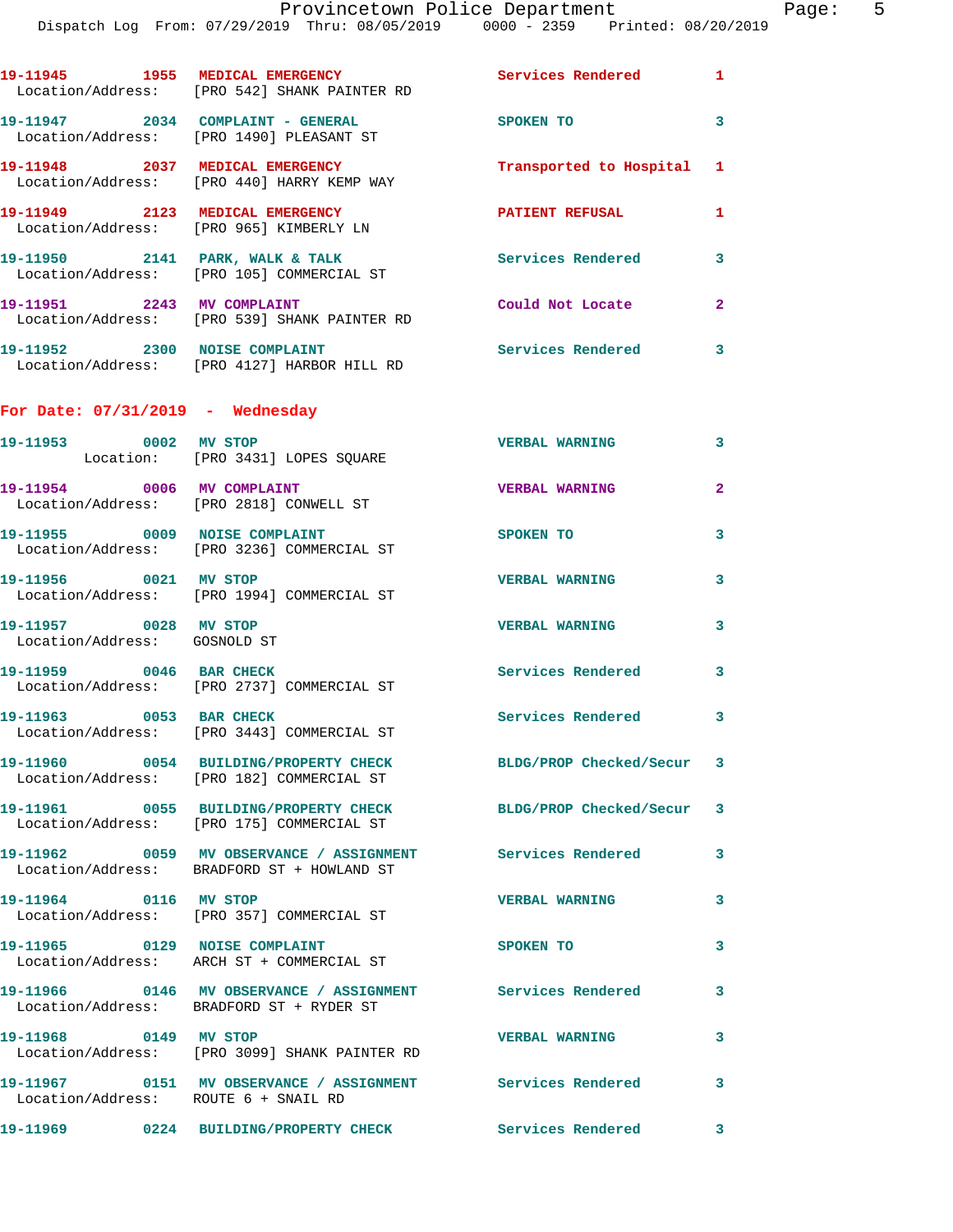|                                                              | Dispatch Log From: 07/29/2019 Thru: 08/05/2019 0000 - 2359 Printed: 08/20/2019                                      | Provincetown Police Department                                                                                                                                                                                                 |                | Page: 6 |  |
|--------------------------------------------------------------|---------------------------------------------------------------------------------------------------------------------|--------------------------------------------------------------------------------------------------------------------------------------------------------------------------------------------------------------------------------|----------------|---------|--|
|                                                              | Location/Address: [PRO 3259] MACMILLAN WHARF                                                                        |                                                                                                                                                                                                                                |                |         |  |
|                                                              | 19-11971 0250 NOISE COMPLAINT<br>Location/Address: [PRO 4136] BRADFORD ST                                           | SPOKEN TO 3                                                                                                                                                                                                                    |                |         |  |
|                                                              | 19-11972 0358 BUILDING/PROPERTY CHECK BLDG/PROP Checked/Secur 3<br>Location/Address: [PRO 1989] COMMERCIAL ST       |                                                                                                                                                                                                                                |                |         |  |
|                                                              | 19-11973 0504 ALARM - FIRE<br>Location/Address: [PRO 323] COMMERCIAL ST                                             | False Alarm                                                                                                                                                                                                                    | $\mathbf{1}$   |         |  |
|                                                              | 19-11974    0535    SERVICE    CALL - POLICE    Services Rendered    3<br>Location/Address: [PRO 516] RACE POINT RD |                                                                                                                                                                                                                                |                |         |  |
|                                                              | 19-11975 0602 MV OBSERVANCE / ASSIGNMENT Services Rendered 3<br>Location/Address: RACE POINT RD + SEASHORE PARK DR  |                                                                                                                                                                                                                                |                |         |  |
| 19-11976 0757 DISORDERLY<br>Location/Address: HARBOR HILL RD |                                                                                                                     | SPOKEN TO                                                                                                                                                                                                                      | 1              |         |  |
|                                                              | 19-11977 0812 PARK, WALK & TALK Services Rendered 3<br>Location/Address: [PRO 3296] SHANK PAINTER RD                |                                                                                                                                                                                                                                |                |         |  |
|                                                              | 19-11978 0833 LOST PROPERTY<br>Location/Address: [PRO 542] SHANK PAINTER RD                                         | Services Rendered 3                                                                                                                                                                                                            |                |         |  |
| Location/Address: NELSON AVE                                 | 19-11980 0923 BUILDING/PROPERTY CHECK Services Rendered 3                                                           |                                                                                                                                                                                                                                |                |         |  |
|                                                              | 19-11981 0926 ANIMAL CALL<br>Location/Address: ROUTE 6 + SNAIL RD                                                   | Could Not Locate 2                                                                                                                                                                                                             |                |         |  |
|                                                              | 19-11983 1009 LOST PROPERTY<br>Location/Address: [PRO 539] SHANK PAINTER RD                                         | Services Rendered                                                                                                                                                                                                              | 3              |         |  |
| 19-11984 1012 LOST PROPERTY                                  | Location/Address: [PRO 542] SHANK PAINTER RD                                                                        | Services Rendered 3                                                                                                                                                                                                            |                |         |  |
|                                                              | 19-11985 1024 PARKING COMPLAINT<br>Location/Address: [PRO 2976] BRADFORD ST EXT                                     | SPOKEN TO AND TO A REAL PROPERTY OF THE SPOKEN OF THE STATE OF THE SPOKEN OF THE SPOKEN OF THE SPOKEN OF THE SPOKEN OF THE SPOKEN OF THE SPOKEN OF THE SPOKEN OF THE SPOKEN OF THE SPOKEN OF THE SPOKEN OF THE SPOKEN OF THE S | $\mathbf{3}$   |         |  |
| 19-11986 1032 ANIMAL CALL                                    | Location/Address: [PRO 106] COMMERCIAL ST                                                                           | SPOKEN TO                                                                                                                                                                                                                      | $\overline{2}$ |         |  |
| 19-11987 1058 FOLLOW UP                                      | Location/Address: [PRO 2543] MACMILLAN WHARF                                                                        | SPOKEN TO                                                                                                                                                                                                                      | $\mathbf{2}$   |         |  |
|                                                              | 19-11988 1059 MEDICAL EMERGENCY<br>Location/Address: [PRO 440] HARRY KEMP WAY                                       | <b>Services Rendered</b> 1                                                                                                                                                                                                     |                |         |  |
| Location/Address: BANGS ST                                   | 19-11989 1129 PARKING COMPLAINT                                                                                     | Citation / Warning Issu 3                                                                                                                                                                                                      |                |         |  |
|                                                              | 19-11990 1148 FOLLOW UP<br>Location/Address: [PRO 542] SHANK PAINTER RD                                             | SPOKEN TO                                                                                                                                                                                                                      | $\mathbf{2}$   |         |  |
|                                                              | 19-11991 1211 PARKING COMPLAINT<br>Location/Address: [PRO 285] COMMERCIAL ST                                        | Services Rendered 3                                                                                                                                                                                                            |                |         |  |
|                                                              | 19-11992 1309 LOST PROPERTY<br>Location/Address: [PRO 542] SHANK PAINTER RD                                         | Services Rendered 3                                                                                                                                                                                                            |                |         |  |
|                                                              | 19-11994 1313 LOST PROPERTY<br>Location/Address: [PRO 542] SHANK PAINTER RD                                         | Services Rendered                                                                                                                                                                                                              | 3              |         |  |
|                                                              | 19-11993 1329 PARKING COMPLAINT<br>Location/Address: [PRO 175] COMMERCIAL ST                                        | Services Rendered 3                                                                                                                                                                                                            |                |         |  |
|                                                              | 19-11995 1331 PARK, WALK & TALK 1995 Services Rendered 3<br>Location/Address: [PRO 537] SHANK PAINTER RD            |                                                                                                                                                                                                                                |                |         |  |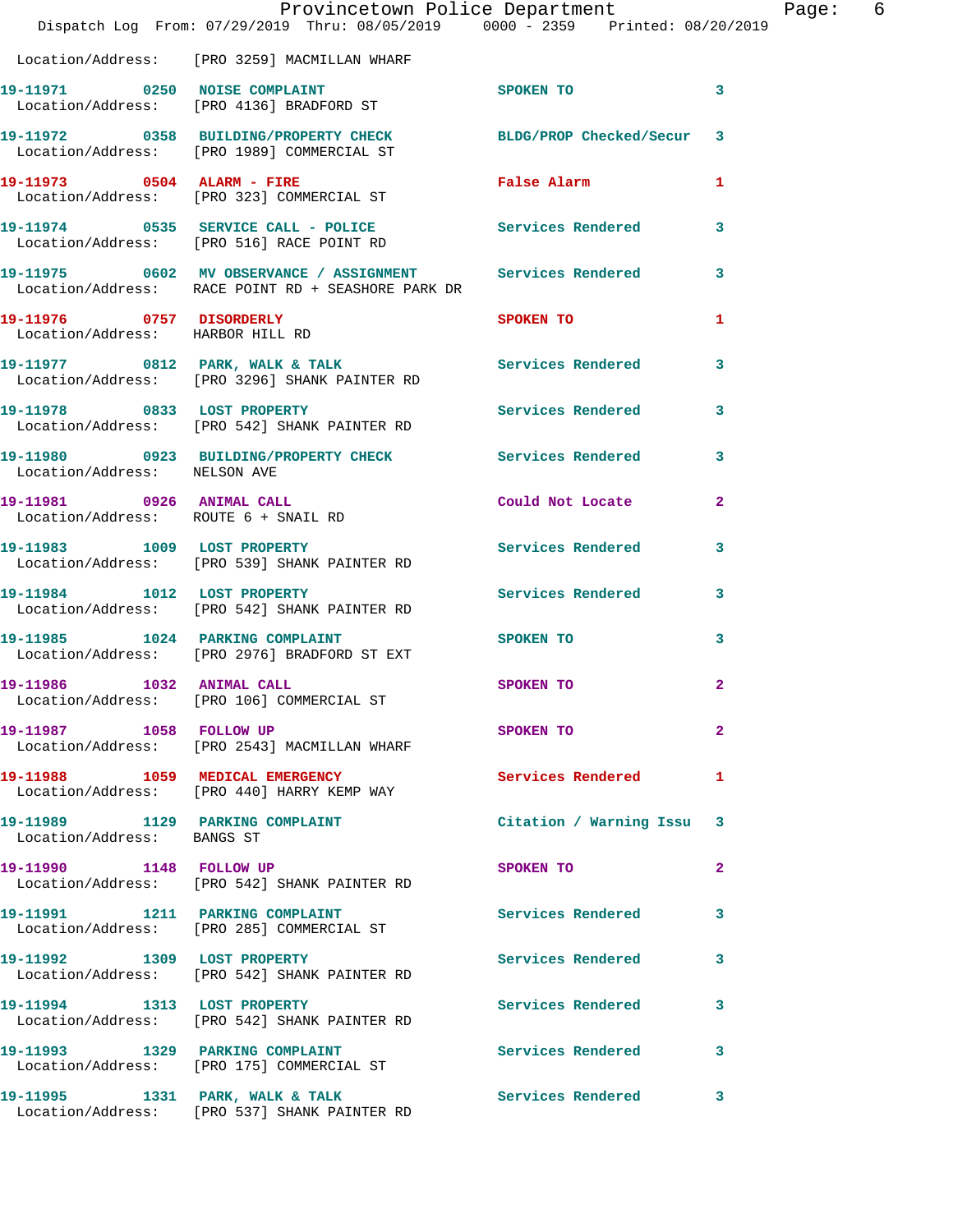|                                                               | Provincetown Police Department                                                                                  |                           |                |
|---------------------------------------------------------------|-----------------------------------------------------------------------------------------------------------------|---------------------------|----------------|
|                                                               | Dispatch Log From: 07/29/2019 Thru: 08/05/2019 0000 - 2359 Printed: 08/20/2019                                  |                           |                |
| Location/Address: BRADFORD ST                                 | 19-11997 1338 TRAFFIC CONTROL                                                                                   | Services Rendered         | 3              |
|                                                               | 19-11996 1340 PARK, WALK & TALK 1998 Services Rendered<br>Location/Address: [PRO 516] RACE POINT RD             |                           | 3              |
|                                                               | 19-11999 1358 MV DISABLED<br>Location/Address: SHANK PAINTER RD + ROUTE 6                                       | Could Not Locate          | $\overline{a}$ |
|                                                               | 19-12001 1450 ASSIST CITIZEN<br>Location/Address: [PRO 542] SHANK PAINTER RD                                    | <b>Services Rendered</b>  | 3              |
|                                                               | 19-12002 1455 ANIMAL CALL<br>Location/Address: [PRO 2490] PROVINCELANDS RD                                      | Referred to Other Agenc   | $\mathbf{2}$   |
|                                                               | 19-12003 1528 MEDICAL EMERGENCY<br>Location/Address: [PRO 132] COMMERCIAL ST                                    | Transported to Hospital   | 1              |
|                                                               | 19-12004 1600 FLIGHT COVERAGE<br>Location/Address: [PRO 516] RACE POINT RD                                      | <b>Services Rendered</b>  | 3              |
|                                                               | 19-12005 1715 LARCENY / FORGERY / FRAUD Services Rendered<br>Location/Address: [PRO 542] SHANK PAINTER RD       |                           | $\overline{a}$ |
|                                                               | 19-12006 1720 MEDICAL EMERGENCY<br>Location/Address: [PRO 4073] NELSON AVE                                      | <b>PATIENT REFUSAL</b>    | 1              |
|                                                               | 19-12007 1732 MEDICAL EMERGENCY<br>Location/Address: [PRO 2490] PROVINCELANDS RD                                | <b>PATIENT REFUSAL</b>    | 1              |
|                                                               | 19-12009 1748 LARCENY / FORGERY / FRAUD Services Rendered<br>Location/Address: [PRO 1858] BRADFORD ST           |                           | $\overline{2}$ |
|                                                               | 19-12011 1933 MEDICAL EMERGENCY<br>Location/Address: [PRO 3010] COMMERCIAL ST                                   | Services Rendered         | 1              |
| 19-12013 1937 BAR CHECK                                       | Location/Address: [PRO 3837] COMMERCIAL ST                                                                      | Services Rendered         | 3              |
| 19-12012 1940 MV STOP                                         | Location/Address: [PRO 2513] ROUTE 6                                                                            | Citation / Warning Issu 3 |                |
|                                                               | 19-12014 2006 BUILDING/PROPERTY CHECK BLDG/PROP Checked/Secur 3<br>Location/Address: [PRO 539] SHANK PAINTER RD |                           |                |
| 19-12016 2042 BAR CHECK                                       | Location/Address: [PRO 3633] COMMERCIAL ST                                                                      | BLDG/PROP Checked/Secur   | 3              |
| 19-12017 2052 BAR CHECK                                       | Location/Address: [PRO 382] COMMERCIAL ST                                                                       | BLDG/PROP Checked/Secur   | 3              |
|                                                               | 19-12018 2122 PARK, WALK & TALK<br>Location/Address: [PRO 105] COMMERCIAL ST                                    | <b>Services Rendered</b>  | 3              |
| 19-12019 2128 MV STOP                                         | Location/Address: BRADFORD ST + RYDER ST                                                                        | <b>VERBAL WARNING</b>     | 3              |
| 19-12020 2136 MV STOP                                         | Location/Address: [PRO 526] RYDER ST EXT                                                                        | <b>VERBAL WARNING</b>     | 3              |
|                                                               | 19-12023 2204 COMPLAINT - GENERAL<br>Location/Address: [PRO 2543] MACMILLAN WHARF                               | <b>GONE ON ARRIVAL</b>    | 3              |
| 19-12021 2207 MV STOP<br>Location/Address: [PRO 2513] ROUTE 6 |                                                                                                                 | <b>VERBAL WARNING</b>     | 3              |
| 19-12022 2214 MV STOP<br>Location/Address: [PRO 2479] ROUTE 6 |                                                                                                                 | <b>VERBAL WARNING</b>     | 3              |
|                                                               |                                                                                                                 |                           | 3              |

Location/Address: HOWLAND ST + BRADFORD ST

Page: 7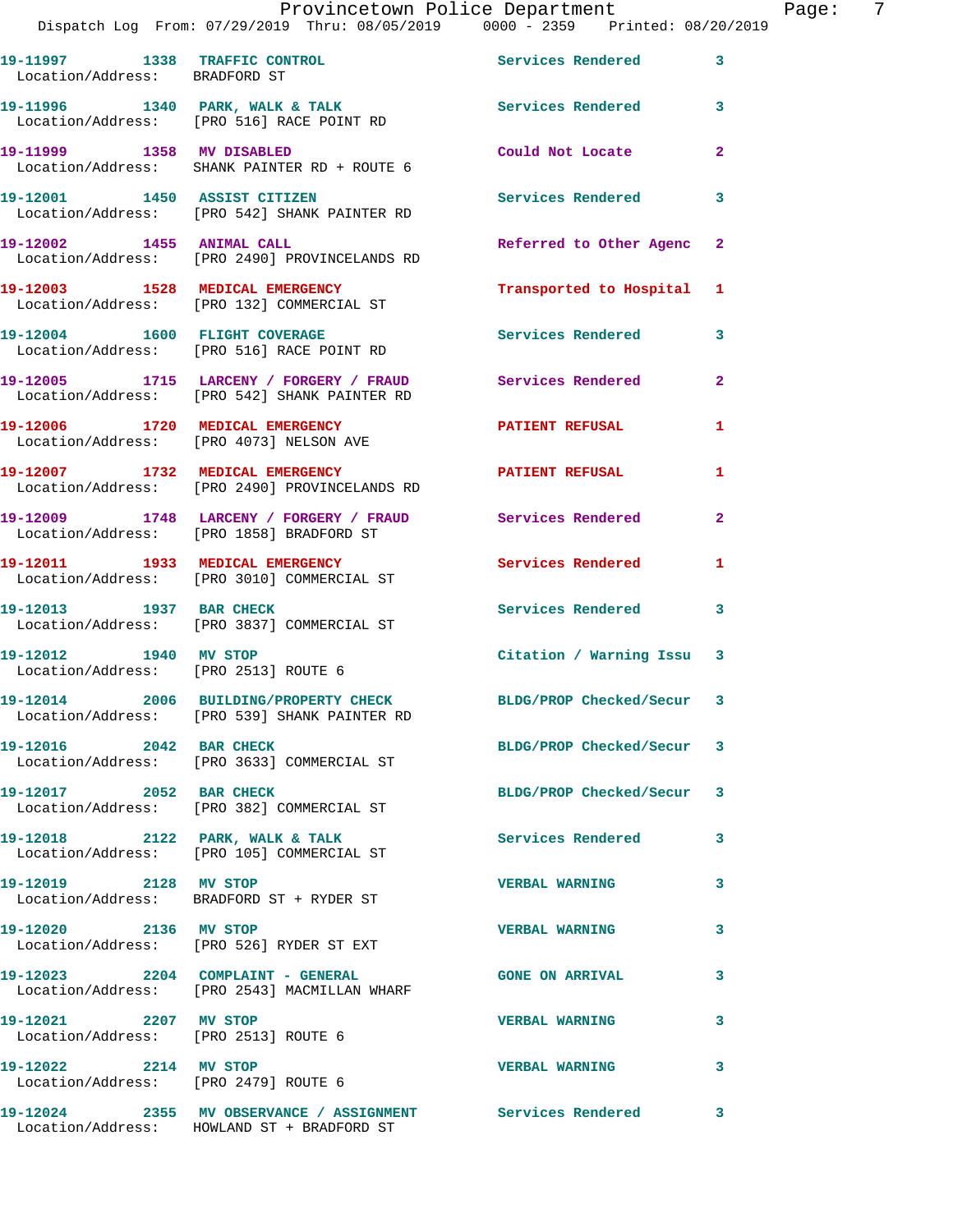## **For Date: 08/01/2019 - Thursday**

| 19-12025 0000 MV STOP                                                    | Location/Address: COOK ST + BRADFORD ST                                                                              | <b>VERBAL WARNING</b>     | $\overline{\mathbf{3}}$ |
|--------------------------------------------------------------------------|----------------------------------------------------------------------------------------------------------------------|---------------------------|-------------------------|
|                                                                          | 19-12027 0014 BUILDING/PROPERTY CHECK<br>Location/Address: [PRO 182] COMMERCIAL ST                                   | BLDG/PROP Checked/Secur 3 |                         |
|                                                                          | 19-12029 0015 BUILDING/PROPERTY CHECK<br>Location/Address: [PRO 175] COMMERCIAL ST                                   | BLDG/PROP Checked/Secur 3 |                         |
|                                                                          | 19-12026 0018 BUILDING/PROPERTY CHECK<br>Location/Address: [PRO 530] SHANK PAINTER RD                                | BLDG/PROP Checked/Secur 3 |                         |
|                                                                          | 19-12028 0021 MV OBSERVANCE / ASSIGNMENT Services Rendered 3<br>Location/Address: SHANK PAINTER RD + JEROME SMITH RD |                           |                         |
|                                                                          | 19-12031 0041 MEDICAL EMERGENCY<br>Location/Address: [PRO 564] BAYBERRY AVE                                          | Transported to Hospital 1 |                         |
|                                                                          | 19-12030 0045 PARK, WALK & TALK<br>Location: [PRO 3431] LOPES SQUARE                                                 | <b>Services Rendered</b>  | 3                       |
|                                                                          | 19-12032 0050 DISTURBANCE - FIGHT / ARGUMENT Services Rendered<br>Location/Address: [PRO 106] COMMERCIAL ST          |                           | 1                       |
|                                                                          | 19-12034 0126 PARK, WALK & TALK<br>Location/Address: [PRO 165] COMMERCIAL ST                                         | <b>Services Rendered</b>  | 3                       |
|                                                                          | 19-12035 0338 MEDICAL EMERGENCY<br>Location/Address: [PRO 146] COMMERCIAL ST                                         | Transported to Hospital 1 |                         |
|                                                                          | 19-12036 0420 BUILDING/PROPERTY CHECK<br>Location/Address: [PRO 3430] COMMERCIAL ST                                  | <b>Services Rendered</b>  | 3                       |
| 19-12039 0621 COMPLAINT - GENERAL                                        | Location/Address: [PRO 542] SHANK PAINTER RD                                                                         | SPOKEN TO                 | 3                       |
|                                                                          | 19-12040 0624 SERVICE CALL - POLICE<br>Location/Address: [PRO 516] RACE POINT RD                                     | <b>Services Rendered</b>  | 3                       |
| 19-12041 0624 COMPLAINT - GENERAL                                        | Location/Address: [PRO 542] SHANK PAINTER RD                                                                         | <b>Services Rendered</b>  | $\mathbf{3}$            |
| 19-12043 0725 PARKING COMPLAINT<br>Location/Address: PLEASANT ST         |                                                                                                                      | Services Rendered 3       |                         |
| 19-12044 0758 PARK, WALK & TALK                                          | Location/Address: [PRO 2500] COMMERCIAL ST                                                                           | <b>Services Rendered</b>  |                         |
| Location/Address: [PRO 2513] ROUTE 6                                     | 19-12045 0845 MV OBSERVANCE / ASSIGNMENT Services Rendered                                                           |                           | 3                       |
|                                                                          | 19-12047 0912 MEDICAL EMERGENCY<br>Location/Address: [PRO 3670] SHANK PAINTER RD                                     | Transported to Hospital 1 |                         |
|                                                                          | 19-12048 0914 BUILDING/PROPERTY CHECK<br>Location/Address: [PRO 3317] CEMETERY RD                                    | BLDG/PROP Checked/Secur 3 |                         |
|                                                                          | 19-12049 0914 BUILDING/PROPERTY CHECK<br>Location/Address: [PRO 3318] CEMETERY RD                                    | BLDG/PROP Checked/Secur 3 |                         |
| 19-12050 0921 TRESPASS                                                   | Location/Address: [PRO 530] SHANK PAINTER RD                                                                         | Services Rendered         | $\mathbf{2}$            |
| 19-12051 0924 PARK, WALK & TALK<br>Location/Address: [PRO 1592] PEARL ST |                                                                                                                      | Services Rendered         | 3                       |
|                                                                          |                                                                                                                      | No Action Required        | $\mathbf{2}$            |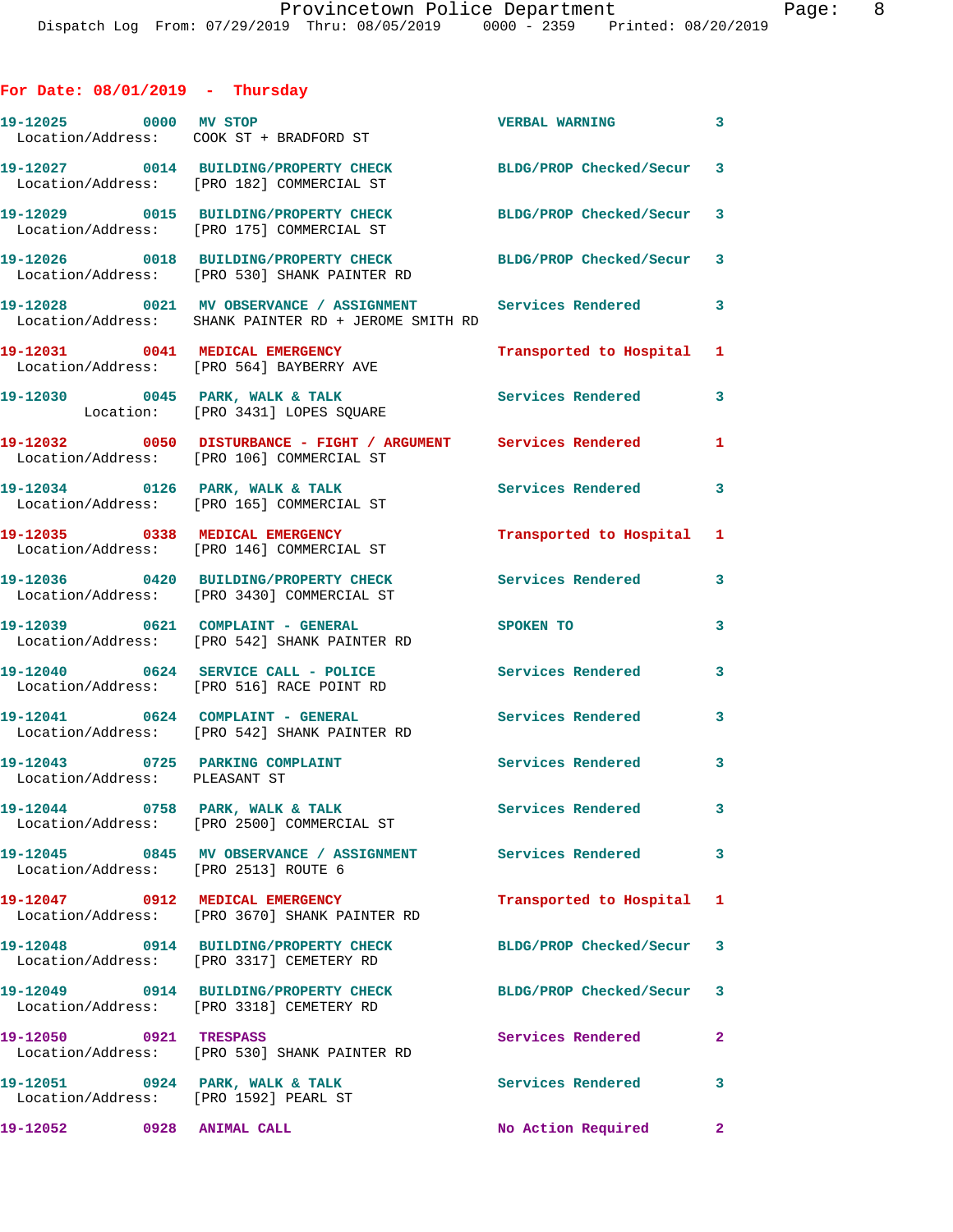|                                                            | Dispatch Log From: 07/29/2019 Thru: 08/05/2019 0000 - 2359 Printed: 08/20/2019                              | Provincetown Police Department Page: 9 |                |  |
|------------------------------------------------------------|-------------------------------------------------------------------------------------------------------------|----------------------------------------|----------------|--|
|                                                            | Location/Address: [PRO 2194] COMMERCIAL ST                                                                  |                                        |                |  |
| Refer To Arrest: 19-135-AR                                 | 19-12053 0931 DISORDERLY<br>Location/Address: [PRO 537] SHANK PAINTER RD                                    | Arrest(s) Made 1                       |                |  |
| Refer To Arrest: 19-136-AR                                 | 19-12056 1022 SERVE WARRANT<br>Location/Address: [PRO 208] COMMERCIAL ST                                    | Could Not Locate 3                     |                |  |
| Location/Address: [TRU 99] ROUTE 6                         | 19-12057 1024 ASSIST DEPARTMENT / MUTUAL AID Services Rendered 3                                            |                                        |                |  |
|                                                            | 19-12058 1050 911 - GENERAL<br>Location/Address: [PRO 2499] RACE POINT RD                                   | <b>SPOKEN TO</b>                       | $\mathbf{1}$   |  |
| Refer To Accident: 19-55-AC                                | 19-12059 1113 MV COLLISION<br>Location/Address: [PRO 2130] COMMERCIAL ST                                    | SPOKEN TO                              | 1.             |  |
| Refer To Arrest: 19-135-AR                                 | 19-12060 1207 ESCORT / TRANSPORT 1207 Transferred Custody 3<br>Location/Address: [ORL 1] ROCK HARBOR RD     |                                        |                |  |
| Refer To Arrest: 19-136-AR                                 | 19-12061 1209 ESCORT / TRANSPORT Services Rendered 3<br>Location/Address: [ORL 1] ROCK HARBOR RD            |                                        |                |  |
|                                                            | 19-12062 1229 MISSING PERSON<br>Location/Address: [PRO 2490] PROVINCELANDS RD                               | Referred to Other Agenc 1              |                |  |
|                                                            | 19-12063 1302 TRAFFIC CONTROL<br>Location/Address: CONWELL ST + HARRY KEMP WAY                              | Services Rendered 3                    |                |  |
| 19-12064 1305 ANIMAL CALL<br>Location/Address: BRADFORD ST |                                                                                                             | Services Rendered                      | $\overline{2}$ |  |
|                                                            | 19-12065 1331 ANIMAL CALL<br>Location/Address: [PRO 3296] SHANK PAINTER RD                                  | Could Not Locate 2                     |                |  |
|                                                            | 19-12066 1335 MV HIT & RUN Services Rendered<br>Location/Address: [PRO 4141] COMMERCIAL ST                  |                                        | $\mathbf{2}$   |  |
| Location/Address: [PRO 3428] MAPLE CT                      | 19-12067 1402 LARCENY / FORGERY / FRAUD SPOKEN TO                                                           |                                        | $\mathbf{2}$   |  |
|                                                            | 19-12068 1558 MEDICAL EMERGENCY<br>Location/Address: [PRO 3222] ALDEN ST                                    | Transported to Hospital 1              |                |  |
|                                                            | 19-12069 1602 MV COMPLAINT<br>Location/Address: [PRO 539] SHANK PAINTER RD                                  | Could Not Locate                       | $\mathbf{2}$   |  |
| 19-12070 1604 911 - GENERAL                                | Location/Address: [PRO 2490] PROVINCELANDS RD                                                               | Referred to Other Agenc 1              |                |  |
|                                                            | 19-12071 1619 COMPLAINT - GENERAL<br>Location/Address: [PRO 3737] BRADFORD ST                               | Referred to Other Agenc 3              |                |  |
|                                                            | 19-12073 1750 MEDICAL EMERGENCY<br>Location/Address: [PRO 2539] RYDER ST EXT                                | <b>PATIENT REFUSAL</b>                 | $\mathbf{1}$   |  |
|                                                            | 19-12075 1841 SERVICE NOTIFICATION<br>Location/Address: [PRO 1403] NELSON AVE<br>Refer To Arrest: 19-136-AR | Services Rendered 3                    |                |  |
|                                                            | 19-12076 1911 HAZARDS<br>Location/Address: [PRO 4084] COMMERCIAL ST                                         | Referred to Other Agenc 2              |                |  |
|                                                            | 19-12078 1954 MEDICAL EMERGENCY<br>Location/Address: [PRO 312] COMMERCIAL ST                                | PATIENT REFUSAL 1                      |                |  |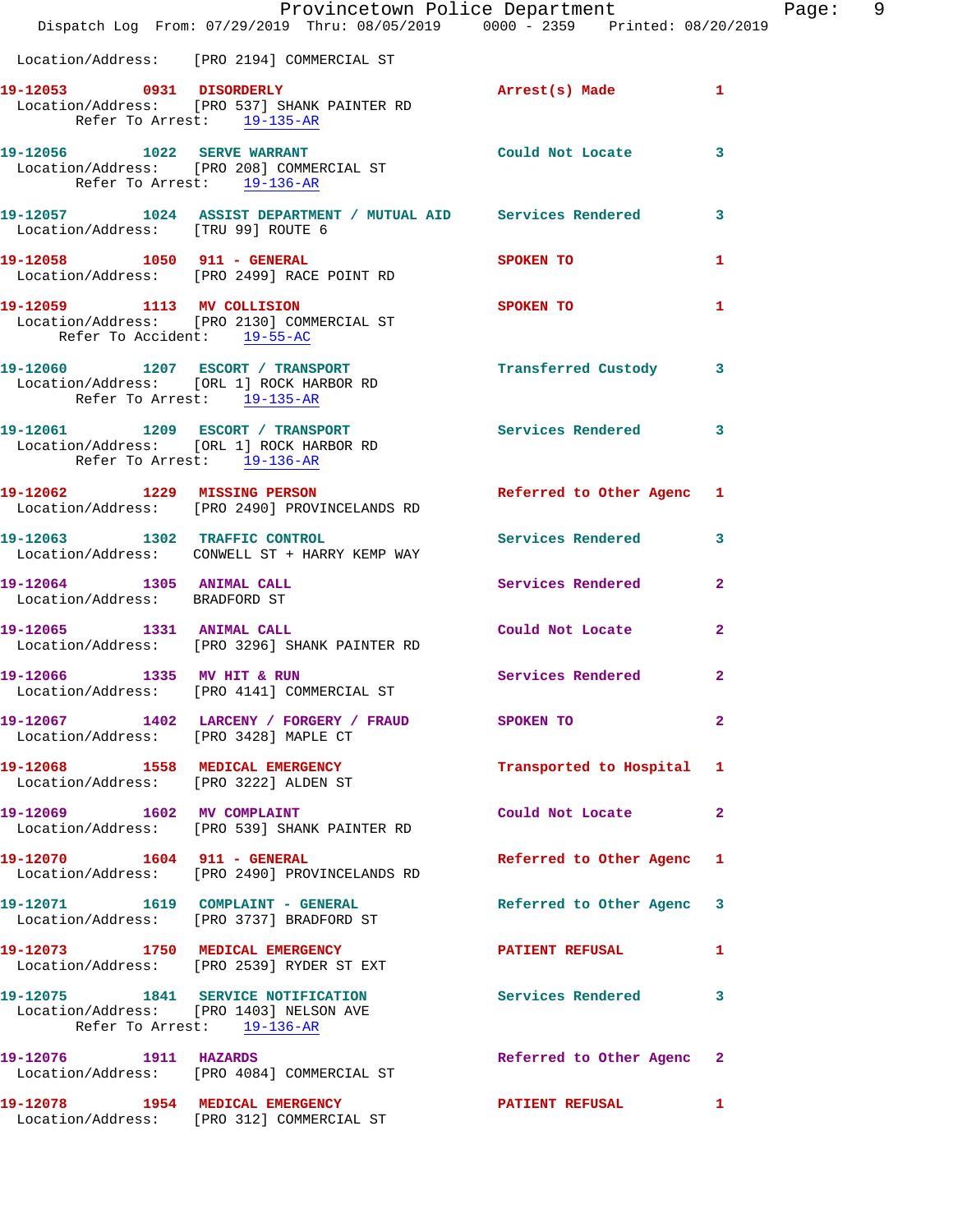|                                                    | Dispatch Log From: 07/29/2019 Thru: 08/05/2019   0000 - 2359   Printed: 08/20/2019                            | Provincetown Police Department Page: 10 |                         |  |
|----------------------------------------------------|---------------------------------------------------------------------------------------------------------------|-----------------------------------------|-------------------------|--|
|                                                    |                                                                                                               |                                         |                         |  |
| Location/Address: ROUTE 6                          | 19-12077 1959 MV OBSERVANCE / ASSIGNMENT Services Rendered 3                                                  |                                         |                         |  |
|                                                    | 19-12080 2013 MV OBSERVANCE / ASSIGNMENT No Action Required 3<br>Location/Address: BRADFORD ST + HOWLAND ST   |                                         |                         |  |
|                                                    | 19-12081 2020 LOST/MISSING CAT Services Rendered<br>Location/Address: [PRO 2110] TREMONT ST                   |                                         | $\mathbf{2}$            |  |
| Location/Address: ANTHONY ST                       | 19-12082 2035 MV STOP                                                                                         | Citation / Warning Issu 3               |                         |  |
|                                                    | 19-12083 2044 BIKE - ACCIDENT<br>Location/Address: [PRO 350] COMMERCIAL ST                                    | Services Rendered 1                     |                         |  |
|                                                    | 19-12085 2102 MV STOP<br>Location/Address: [PRO 3912] SHANK PAINTER RD                                        | <b>VERBAL WARNING</b>                   | 3                       |  |
|                                                    | 19-12086 2105 MV STOP<br>Location/Address: RYDER ST + COMMERCIAL ST                                           | Vehicle Towed                           | $\overline{\mathbf{3}}$ |  |
| 19-12087 2112 MV STOP<br>Location/Address: ROUTE 6 |                                                                                                               | <b>VERBAL WARNING</b>                   | 3                       |  |
|                                                    | 19-12088 2121 MV STOP<br>Location/Address: [PRO 539] SHANK PAINTER RD                                         | <b>VERBAL WARNING</b>                   | 3                       |  |
|                                                    | 19-12089 2122 LOST PHONE WALLET<br>Location/Address: [PRO 542] SHANK PAINTER RD                               | Services Rendered                       | 3                       |  |
|                                                    | 19-12092 2153 MV STOP<br>Location/Address: [PRO 3456] RYDER ST EXT                                            | VERBAL WARNING 3                        |                         |  |
|                                                    | 19-12093 2209 MV STOP<br>Location/Address: [PRO 30] BRADFORD ST                                               | <b>VERBAL WARNING</b>                   | 3                       |  |
|                                                    | 19-12094 2222 BUILDING/PROPERTY CHECK BLDG/PROP Checked/Secur 3<br>Location/Address: [PRO 1638] COMMERCIAL ST |                                         |                         |  |
|                                                    | 19-12095 2223 MV STOP<br>Location/Address: [PRO 2577] BRADFORD ST                                             | <b>VERBAL WARNING</b>                   | 3                       |  |
|                                                    | 19-12096 2224 LOST PROPERTY-IPHONE<br>Location/Address: [PRO 542] SHANK PAINTER RD                            | Services Rendered 3                     |                         |  |
|                                                    | 19-12097 2310 PARK, WALK & TALK CHARGES Services Rendered 3<br>Location/Address: [PRO 105] COMMERCIAL ST      |                                         |                         |  |
|                                                    | 19-12098 2331 BAR CHECK<br>Location/Address: [PRO 3276] COMMERCIAL ST                                         | BLDG/PROP Checked/Secur 3               |                         |  |
|                                                    | 19-12099 2338 BUILDING/PROPERTY CHECK BLDG/PROP Checked/Secur 3<br>Location/Address: [PRO 379] COMMERCIAL ST  |                                         |                         |  |
|                                                    | 19-12101 2343 FIRST AID ASSIST<br>Location/Address: [PRO 2539] RYDER ST EXT                                   | <b>Services Rendered</b> 1              |                         |  |
| Location/Address: ROUTE 6 + SNAIL RD               | 19-12100 2344 MV OBSERVANCE / ASSIGNMENT Services Rendered                                                    |                                         | 3                       |  |
| For Date: $08/02/2019$ - Friday                    |                                                                                                               |                                         |                         |  |
|                                                    | 19-12106 0210 BUILDING/PROPERTY CHECK BLDG/PROP Checked/Secur 3<br>Location/Address: [PRO 440] HARRY KEMP WAY |                                         |                         |  |
|                                                    | 19-12107 0305 MV COLLISION<br>Location/Address: CONANT ST + COMMERCIAL ST                                     | Transported to Hospital 1               |                         |  |
|                                                    | 19-12108 0349 MEDICAL EMERGENCY<br>Location/Address: [PRO 371] COMMERCIAL ST                                  | Transported to Hospital 1               |                         |  |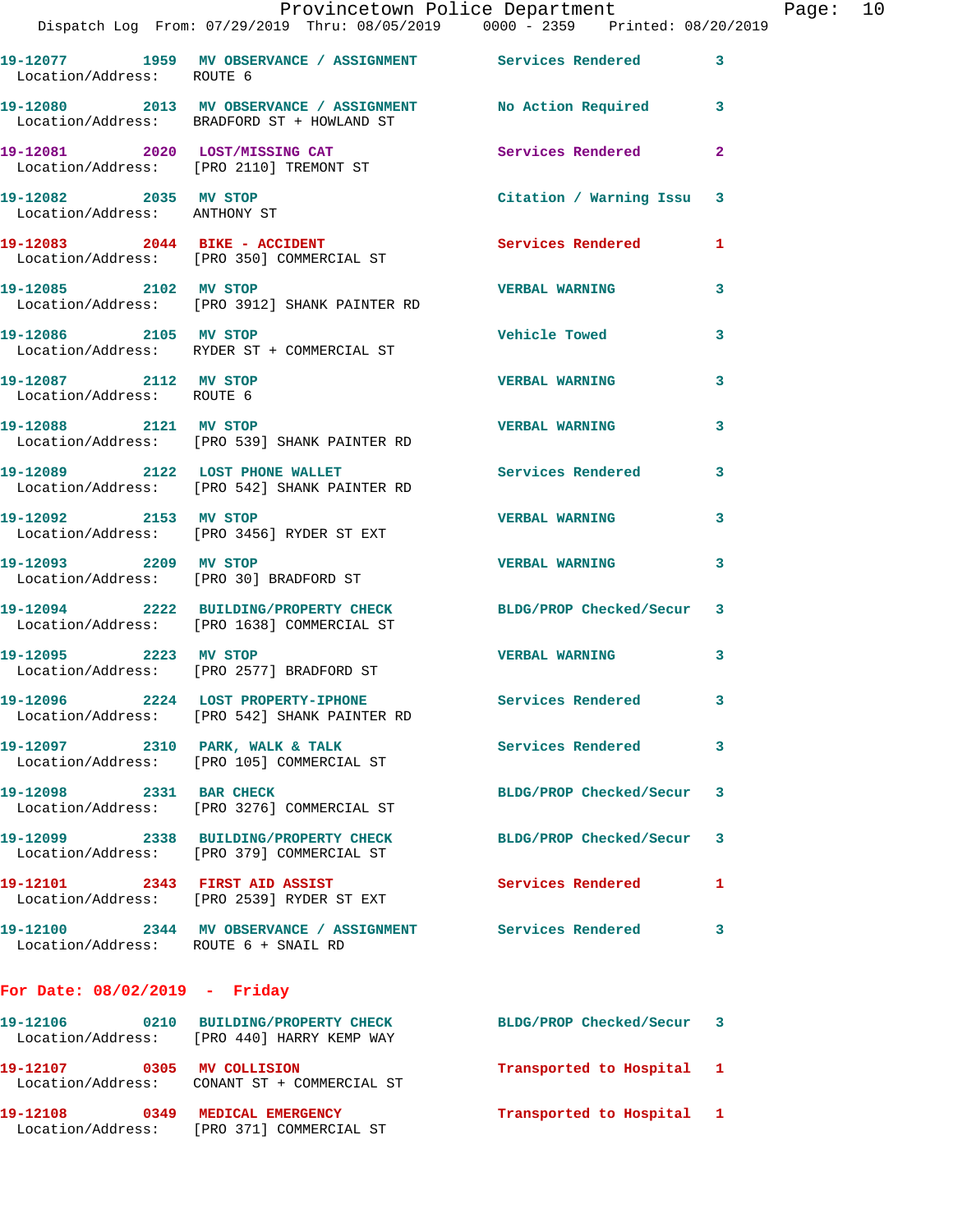19-12109 0606 SERVICE CALL - POLICE 3 Services Rendered 3 Location/Address: [PRO 516] RACE POINT RD **19-12110 0607 BUILDING/PROPERTY CHECK BLDG/PROP Checked/Secur 3**  Location/Address: RYDER ST EXT **19-12111 0836 MEDICAL EMERGENCY Transported to Hospital 1**  Location/Address: [PRO 440] HARRY KEMP WAY **19-12112 0856 LOST PROPERTY Services Rendered 3**  Location/Address: COMMERCIAL ST **19-12113 0903 ANIMAL CALL Services Rendered 2**  Location/Address: [PRO 440] HARRY KEMP WAY **19-12114 0950 911 - GENERAL Services Rendered 1**  Location/Address: [PRO 85] COMMERCIAL ST **19-12115 0959 MV OBSERVANCE / ASSIGNMENT Services Rendered 3**  Location/Address: [PRO 2521] ROUTE 6 **19-12117 1028 BY-LAW VIOLATION Referred to Other Agenc 2**  Location/Address: [PRO 2661] COMMERCIAL ST **19-12116 1032 BUILDING/PROPERTY CHECK BLDG/PROP Checked/Secur 3**  Location/Address: [PRO 2483] COMMERCIAL ST **19-12118 1052 BIKE - GENERAL SPOKEN TO 2**  Location/Address: [PRO 4074] COMMERCIAL ST **19-12119 1055 ANIMAL CALL GONE ON ARRIVAL 2**  Location/Address: [PRO 4025] BRADFORD ST **19-12120 1102 MEDICAL EMERGENCY Transported to Hospital 1**  Location/Address: [PRO 4030] STABLE PATH **19-12121 1118 LOST PROPERTY Services Rendered 3**  Location/Address: COMMERCIAL ST **19-12123 1130 MV STOP VERBAL WARNING 3**  Location/Address: SNAIL RD + ROUTE 6 **19-12122 1132 MV OBSERVANCE / ASSIGNMENT VERBAL WARNING 3**  Location/Address: [PRO 2521] ROUTE 6 **19-12124 1132 911 - GENERAL SPOKEN TO 1**  Location/Address: [PRO 2490] PROVINCELANDS RD **19-12125 1219 ANIMAL CALL No Action Required 2**  Location/Address: [PRO 440] HARRY KEMP WAY **19-12126 1312 LOST PROPERTY Services Rendered 3**  Location/Address: COMMERCIAL ST **19-12127 1313 MV COMPLAINT SPOKEN TO 2**  Location/Address: [PRO 1245] SEASHORE PARK DR 19-12128 1324 MEDICAL EMERGENCY PATIENT REFUSAL 1 Location/Address: [PRO 433] RYDER ST EXT 19-12129 1338 PARK, WALK & TALK **Services Rendered** 3 Location/Address: [PRO 537] SHANK PAINTER RD **19-12130 1343 MV STOP VERBAL WARNING 3**  Location/Address: [PRO 37] BRADFORD ST **19-12131 1404 MEDICAL EMERGENCY PATIENT REFUSAL 1**  Location/Address: [PRO 2997] COMMERCIAL ST **19-12132 1411 911 - GENERAL SPOKEN TO 1**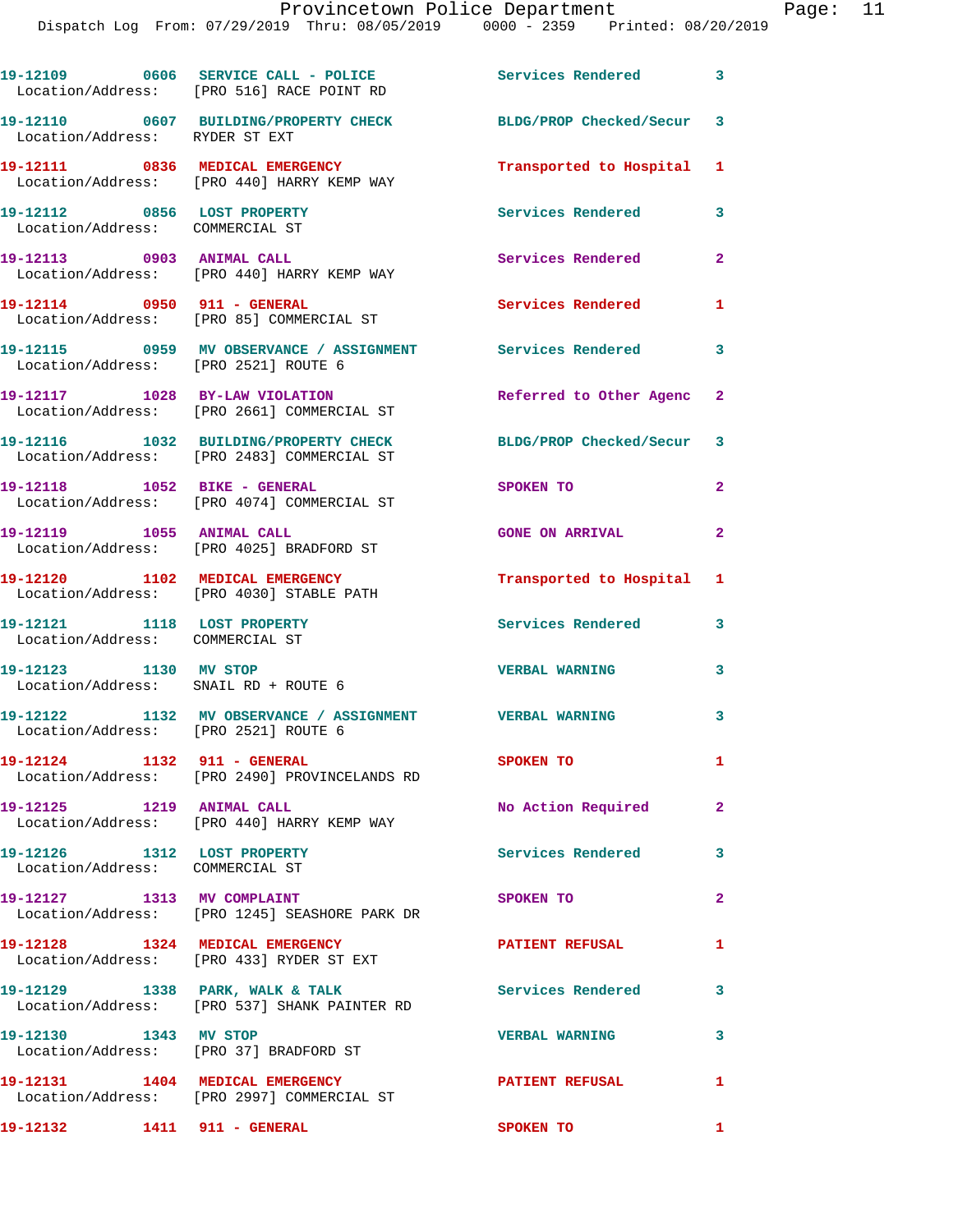|                                                                   | Provincetown Police Department<br>Dispatch Log From: 07/29/2019 Thru: 08/05/2019 0000 - 2359 Printed: 08/20/2019 |                           |                | Page: 12 |  |
|-------------------------------------------------------------------|------------------------------------------------------------------------------------------------------------------|---------------------------|----------------|----------|--|
| Location/Address: BRADFORD ST                                     |                                                                                                                  |                           |                |          |  |
|                                                                   | 19-12133 1418 911 - GENERAL<br>Location/Address: [PRO 542] SHANK PAINTER RD                                      | <b>SPOKEN TO</b>          | 1.             |          |  |
|                                                                   | 19-12134 1422 LOST PROPERTY<br>Location/Address: [PRO 542] SHANK PAINTER RD                                      | Services Rendered         | 3              |          |  |
|                                                                   | 19-12135 1423 LOST PROPERTY<br>Location/Address: [PRO 542] SHANK PAINTER RD                                      | Services Rendered 3       |                |          |  |
| Refer To Accident: 19-57-AC                                       | 19-12136 1442 MV HIT & RUN<br>Location/Address: [PRO 116] COMMERCIAL ST                                          | <b>SPOKEN TO</b>          | $\overline{2}$ |          |  |
| 19-12138 1500 PARADE                                              | Location/Address: [PRO 105] COMMERCIAL ST                                                                        | Services Rendered 2       |                |          |  |
|                                                                   | 19-12137 1505 MEDICAL EMERGENCY<br>Location/Address: [PRO 3296] SHANK PAINTER RD                                 | Transported to Hospital 1 |                |          |  |
|                                                                   | 19-12140 1540 ASSIST CITIZEN<br>Location/Address: [PRO 539] SHANK PAINTER RD                                     | Services Rendered 3       |                |          |  |
| 19-12139 1543 MV STOP                                             | Location/Address: [PRO 2479] ROUTE 6                                                                             | VERBAL WARNING 3          |                |          |  |
| 19-12142 1553 MV STOP                                             | Location/Address: BRADFORD ST + COMMERCIAL ST                                                                    | <b>VERBAL WARNING</b>     | 3              |          |  |
|                                                                   | 19-12141 1559 BUILDING/PROPERTY CHECK BLDG/PROP Checked/Secur 3<br>Location/Address: [PRO 519] RACE POINT RD     |                           |                |          |  |
|                                                                   | 19-12143 1602 MV STOP<br>Location/Address: [PRO 395] COMMERCIAL ST                                               | Citation / Warning Issu 3 |                |          |  |
|                                                                   | 19-12144 1615 MV STOP<br>Location/Address: [PRO 539] SHANK PAINTER RD                                            | VERBAL WARNING 3          |                |          |  |
|                                                                   | 19-12145 1622 MV STOP<br>Location/Address: [PRO 539] SHANK PAINTER RD                                            | <b>VERBAL WARNING</b>     | 3              |          |  |
|                                                                   | 19-12146 1642 MV OBSERVANCE / ASSIGNMENT<br>Location/Address: [PRO 1892] SHANK PAINTER RD                        | <b>Services Rendered</b>  | 3              |          |  |
| 19-12147 1705 MV DISABLED                                         | Location/Address: [PRO 2479] ROUTE 6                                                                             | Referred to Other Agenc 2 |                |          |  |
|                                                                   | 19-12148 1709 PARK, WALK & TALK<br>Location/Address: [PRO 105] COMMERCIAL ST                                     | Services Rendered         | 3              |          |  |
| 19-12149 1731 MV STOP                                             | Location/Address: [PRO 2479] ROUTE 6                                                                             | <b>VERBAL WARNING</b>     | 3              |          |  |
| 19-12150 1902 MV STOP<br>Location/Address: [PRO 2513] ROUTE 6     |                                                                                                                  | <b>VERBAL WARNING</b>     | 3              |          |  |
| 19-12151 1908 MV STOP<br>Location/Address: [PRO 2513] ROUTE 6     |                                                                                                                  | Citation / Warning Issu 3 |                |          |  |
| 19-12152 1910 FOLLOW UP                                           | Location/Address: [PRO 542] SHANK PAINTER RD                                                                     | Services Rendered         | $\mathbf{2}$   |          |  |
|                                                                   | 19-12153 1938 PARKING COMPLAINT<br>Location/Address: [PRO 105] COMMERCIAL ST                                     | Citation / Warning Issu 3 |                |          |  |
| 19-12155 1950 MV STOP<br>Location/Address: BRADFORD ST            |                                                                                                                  | <b>VERBAL WARNING</b>     | 3              |          |  |
| 19-12156 2001 MV DISABLED<br>Location/Address: [PRO 2479] ROUTE 6 |                                                                                                                  | Services Rendered         | $\mathbf{2}$   |          |  |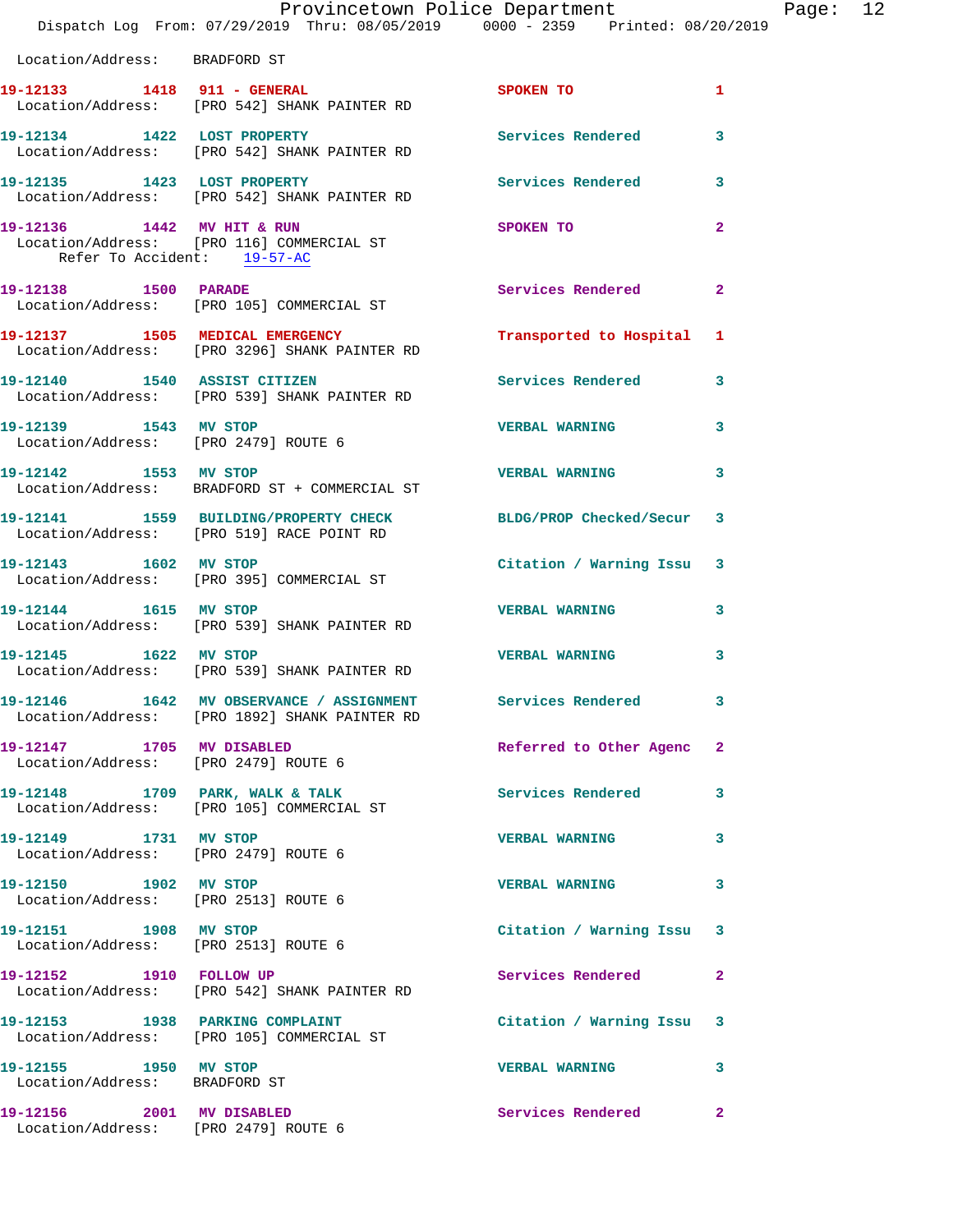**19-12157 2020 MV OBSERVANCE / ASSIGNMENT Services Rendered 3**  Location/Address: [PRO 3440] ROUTE 6 **19-12158 2021 ANIMAL CALL VERBAL WARNING 2**  Location/Address: PEARL ST + COMMERCIAL ST **19-12159 2027 MV COMPLAINT SPOKEN TO 2**  Location/Address: [PRO 3436] BRADFORD ST **19-12160 2053 MV STOP VERBAL WARNING 3**  Location/Address: [PRO 521] ROUTE 6 **19-12161 2106 MEDICAL EMERGENCY Transported to Hospital 1**  Location/Address: [PRO 864] COMMERCIAL ST **19-12162 2128 BUILDING/PROPERTY CHECK Services Rendered 3**  Location/Address: [PRO 2483] COMMERCIAL ST **19-12163 2135 MV STOP VERBAL WARNING 3**  Location/Address: ALLERTON ST + COMMERCIAL ST **19-12164 2147 MV STOP VERBAL WARNING 3**  Location/Address: [PRO 3912] SHANK PAINTER RD **19-12165 2208 MV OBSERVANCE / ASSIGNMENT Services Rendered 3**  Location/Address: BRADFORD ST + RYDER ST **19-12166 2213 MV STOP VERBAL WARNING 3**  Location/Address: BRADFORD ST + CONWELL ST **19-12170 2319 MV STOP VERBAL WARNING 3**  Location/Address: [PRO 1509] BRADFORD ST **19-12171 2329 MV OBSERVANCE / ASSIGNMENT Services Rendered 3**  Location/Address: RYDER ST + BRADFORD ST **19-12172 2334 BAR CHECK Services Rendered 3**  Location/Address: [PRO 3276] COMMERCIAL ST **19-12173 2338 MV STOP VERBAL WARNING 3**  Location/Address: COOK ST **19-12174 2349 MV STOP VERBAL WARNING 3**  Location/Address: [PRO 536] SHANK PAINTER RD **For Date: 08/03/2019 - Saturday 19-12175 0000 SUSPICIOUS ACTIVITY SPOKEN TO 2**  Location/Address: [PRO 106] COMMERCIAL ST 19-12176 0012 PARK, WALK & TALK 3 Services Rendered 3 Location: [PRO 3431] LOPES SQUARE **19-12178 0022 BUILDING/PROPERTY CHECK BLDG/PROP Checked/Secur 3**  Location/Address: [PRO 3259] MACMILLAN WHARF **19-12179 0023 MV STOP Vehicle Towed 3**  Location/Address: [PRO 3313] STANDISH ST **19-12180 0031 BUILDING/PROPERTY CHECK Services Rendered 3**  Location/Address: [PRO 3443] COMMERCIAL ST

**19-12181 0055 TRAFFIC CONTROL Services Rendered 3**  Location/Address: GOSNOLD ST + COMMERCIAL ST **19-12183 0127 SUSPICIOUS ACTIVITY No Action Required 2**  Location/Address: [PRO 526] RYDER ST EXT **19-12184 0143 BUILDING/PROPERTY CHECK Services Rendered 3**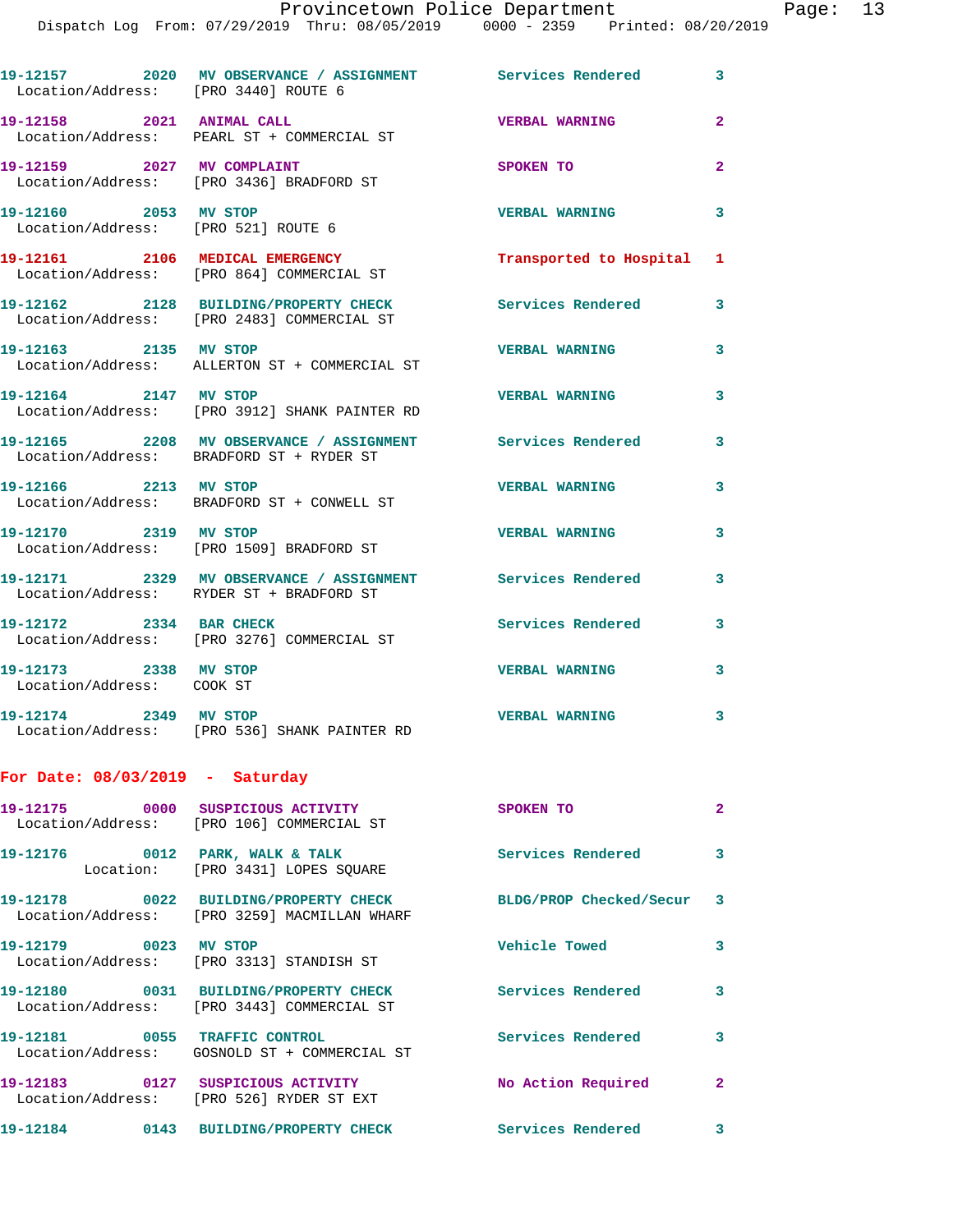|                                      | Provincetown Police Department<br>Dispatch Log From: 07/29/2019 Thru: 08/05/2019 0000 - 2359 Printed: 08/20/2019   |                           | Page: 14     |
|--------------------------------------|--------------------------------------------------------------------------------------------------------------------|---------------------------|--------------|
|                                      | Location/Address: [PRO 3430] COMMERCIAL ST                                                                         |                           |              |
|                                      | 19-12185 0144 MV OBSERVANCE / ASSIGNMENT Services Rendered 3<br>Location/Address: BRADFORD ST + RYDER ST           |                           |              |
|                                      | 19-12186 0234 MV STOP<br>Location/Address: [PRO 2518] ROUTE 6                                                      | Citation / Warning Issu 3 |              |
|                                      | 19-12187 0323 MV OBSERVANCE / ASSIGNMENT Services Rendered 3<br>Location/Address: BRADFORD ST + RYDER ST           |                           |              |
|                                      | 19-12188 0509 BUILDING/PROPERTY CHECK Services Rendered<br>Location/Address: [PRO 2898] JEROME SMITH RD            |                           | $\mathbf{3}$ |
|                                      | 19-12189 0541 BUILDING/PROPERTY CHECK Services Rendered 3<br>Location/Address: [PRO 2500] COMMERCIAL ST            |                           |              |
|                                      | 19-12190 0551 MV OBSERVANCE / ASSIGNMENT Services Rendered 3<br>Location/Address: RACE POINT RD + SEASHORE PARK DR |                           |              |
|                                      | 19-12191 0605 SERVICE CALL - POLICE 3 Services Rendered 3<br>Location/Address: [PRO 516] RACE POINT RD             |                           |              |
|                                      | 19-12192 0734 PARKING COMPLAINT Services Rendered 3<br>Location/Address: [PRO 3456] RYDER ST EXT                   |                           |              |
| Location/Address: [PRO 3287] ROUTE 6 | 19-12193 0800 BUILDING/PROPERTY CHECK BLDG/PROP Checked/Secur 3                                                    |                           |              |
|                                      | 19-12194 0814 BUILDING/PROPERTY CHECK<br>Location/Address: [PRO 2977] COMMERCIAL ST                                | Services Rendered 3       |              |
|                                      | 19-12199 0829 COMPLAINT - GENERAL<br>Location/Address: [PRO 193] COMMERCIAL ST                                     | Referred to Other Agenc 3 |              |
|                                      | 19-12197 0832 PARK, WALK & TALK<br>Location/Address: [PRO 175] COMMERCIAL ST                                       | Services Rendered 3       |              |
|                                      | 19-12202 0909 MEDICAL EMERGENCY<br>Location/Address: [PRO 440] HARRY KEMP WAY                                      | Transported to Hospital 1 |              |
|                                      | 19-12203 0926 BUILDING/PROPERTY CHECK<br>Location/Address: [PRO 2540] RACE POINT RD                                | Services Rendered 3       |              |
| 19-12204 0939 911 - GENERAL          | Location/Address: [PRO 560] TREMONT ST                                                                             | SPOKEN TO                 | 1            |
|                                      | 19-12205 1002 LOST PROPERTY<br>Location/Address: [PRO 542] SHANK PAINTER RD                                        | Services Rendered 3       |              |
| 19-12206 1003 LOST PROPERTY          | Location/Address: [PRO 542] SHANK PAINTER RD                                                                       | Services Rendered 3       |              |
|                                      | 19-12207 1032 ANIMAL CALL<br>Location/Address: [PRO 367] COMMERCIAL ST                                             | Citation / Warning Issu 2 |              |
| 19-12208 1039 ANIMAL CALL            | Location/Address: [PRO 1190] COMMERCIAL ST                                                                         | Citation / Warning Issu 2 |              |
|                                      | 19-12209 1107 ANIMAL CALL<br>Location/Address: [PRO 758] BRADFORD ST                                               | Services Rendered         | $\mathbf{2}$ |
| 19-12210 1111 MV COMPLAINT           | Location/Address: [PRO 3241] COMMERCIAL ST                                                                         | Could Not Locate          | $\mathbf{2}$ |
|                                      | 19-12211 1139 ANIMAL CALL<br>Location/Address: [PRO 757] BRADFORD ST                                               | Services Rendered         | $\mathbf{2}$ |
| 19-12212 1145 PARKING COMPLAINT      | Location/Address: [PRO 1269] ALDEN ST                                                                              | <b>SPOKEN TO</b>          | 3            |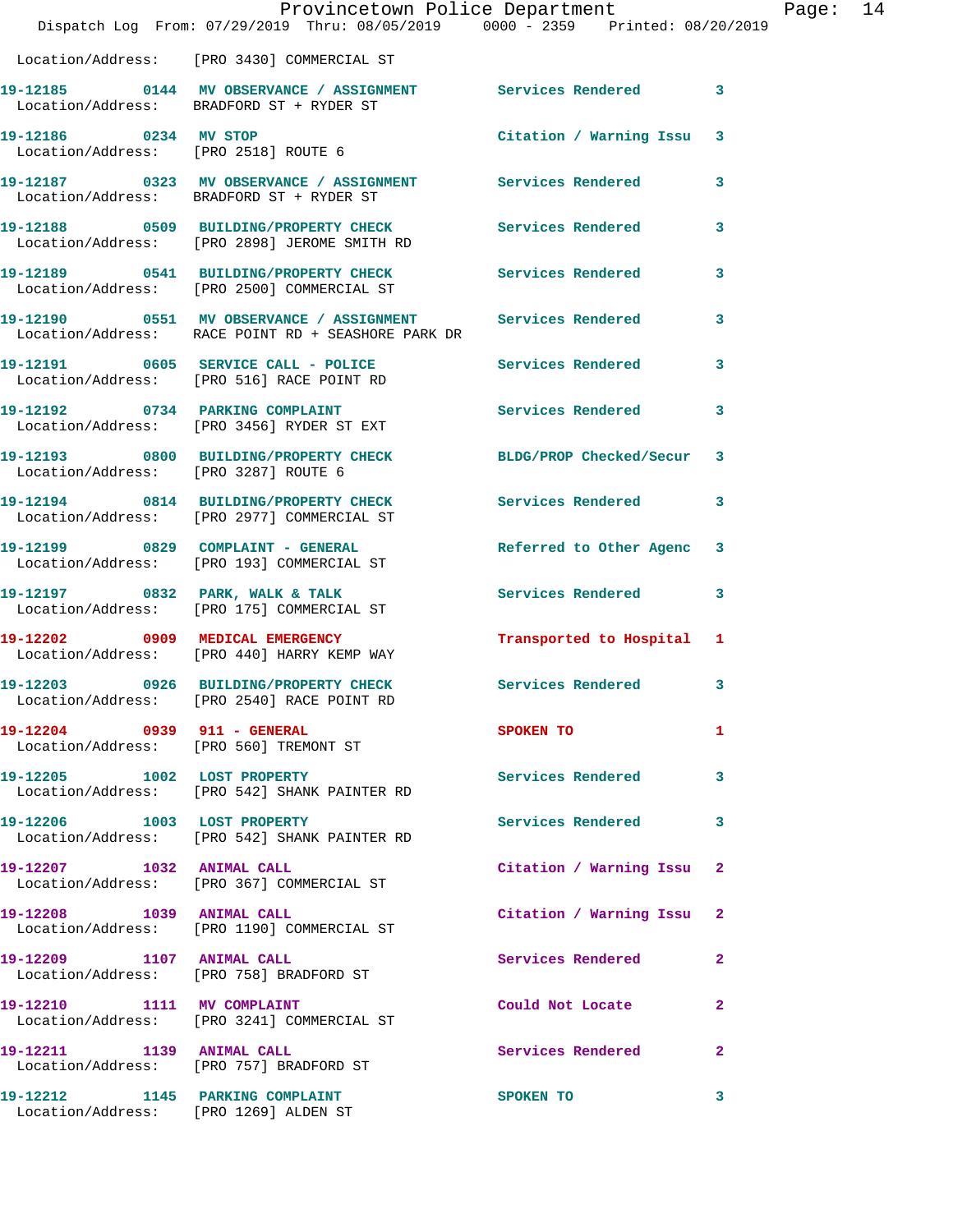|                               | Provincetown Police Department<br>Dispatch Log From: 07/29/2019 Thru: 08/05/2019 0000 - 2359 Printed: 08/20/2019 |                           |                |
|-------------------------------|------------------------------------------------------------------------------------------------------------------|---------------------------|----------------|
|                               |                                                                                                                  |                           |                |
|                               | 19-12213 1148 ASSIST DEPARTMENT / MUTUAL AID Services Rendered<br>Location/Address: [PRO 547] COMMERCIAL ST      |                           | 3              |
|                               | 19-12214 1213 HARASSMENT / THREATS SPOKEN TO<br>Location/Address: [PRO 1245] SEASHORE PARK DR                    |                           | $\overline{2}$ |
|                               | 19-12215 1255 MEDICAL EMERGENCY<br>Location: [PRO 3431] LOPES SQUARE                                             | PATIENT REFUSAL           | $\mathbf{1}$   |
|                               | 19-12216 1304 ANIMAL CALL<br>Location: [PRO 3431] LOPES SQUARE                                                   | Referred to Other Agenc   | $\mathbf{2}$   |
|                               | 19-12217   1353   DISTURBANCE - FIGHT / ARGUMENT   VERBAL WARNING<br>Location/Address: [PRO 105] COMMERCIAL ST   |                           | 1              |
|                               | 19-12219 1459 SERVICE CALL - POLICE Services Rendered<br>Location/Address: [PRO 542] SHANK PAINTER RD            |                           | 3              |
|                               | 19-12220 1525 PARKING COMPLAINT<br>Location/Address: [PRO 2483] COMMERCIAL ST                                    | <b>SPOKEN TO</b>          | 3              |
| Location/Address: MONTELLO ST | 19-12221 1540 PARKING COMPLAINT                                                                                  | No Action Required        | 3              |
|                               | 19-12222 1614 ALARM - GENERAL<br>Location/Address: [PRO 1260] COMMERCIAL ST                                      | False Alarm               | $\mathbf{1}$   |
|                               | 19-12223 1633 MV COLLISION<br>Location/Address: [PRO 3296] SHANK PAINTER RD                                      | <b>Services Rendered</b>  | 1              |
| 19-12225 1718 HAZARDS         | Location/Address: HARRY KEMP WAY + CONWELL ST                                                                    | Referred to Other Agenc   | $\overline{2}$ |
|                               | 19-12226 1736 911 - GENERAL<br>Location/Address: [PRO 520] SANDY HILL LN                                         | SPOKEN TO                 | 1              |
|                               | 19-12227 1809 PARKING COMPLAINT<br>Location/Address: PLEASANT ST + BROWNE ST                                     | Citation / Warning Issu 3 |                |
|                               | 19-12228 1812 ALARM - FIRE<br>Location/Address: [PRO 197] COMMERCIAL ST                                          | Services Rendered 1       |                |
| 19-12230 1818 ANIMAL CALL     | Location/Address: [PRO 3350] HARRY KEMP WAY                                                                      | Services Rendered 2       |                |
| 19-12231 1922 LOST PROPERTY   | Location/Address: [PRO 542] SHANK PAINTER RD                                                                     | Services Rendered         | 3              |
|                               | 19-12232 1931 PARKING COMPLAINT<br>Location/Address: [PRO 175] COMMERCIAL ST                                     | <b>Services Rendered</b>  | 3              |
|                               | 19-12233 1943 STREET PERFORMER COMPLAINT SPOKEN TO<br>Location/Address: [PRO 3432] COMMERCIAL ST                 |                           | 3              |
| 19-12234 1957 MV STOP         | Location: [PRO 3431] LOPES SQUARE                                                                                | <b>VERBAL WARNING</b>     | 3              |
|                               | 19-12235 2012 NOISE COMPLAINT<br>Location/Address: [PRO 129] COMMERCIAL ST                                       | No Action Required        | 3              |
|                               | 19-12236 2021 MEDICAL EMERGENCY<br>Location/Address: [PRO 1379] DYER ST                                          | <b>PATIENT REFUSAL</b>    | 1              |
|                               | 19-12237 2039 BUILDING/PROPERTY CHECK BLDG/PROP Checked/Secur<br>Location/Address: [PRO 526] RYDER ST EXT        |                           | 3              |
| 19-12238 2047 MV STOP         | Location/Address: [PRO 2577] BRADFORD ST                                                                         | <b>VERBAL WARNING</b>     | 3              |
|                               | 19-12239 2053 PARKING COMPLAINT                                                                                  | SPOKEN TO                 | 3              |

Location/Address: [PRO 803] COMMERCIAL ST

Page: 15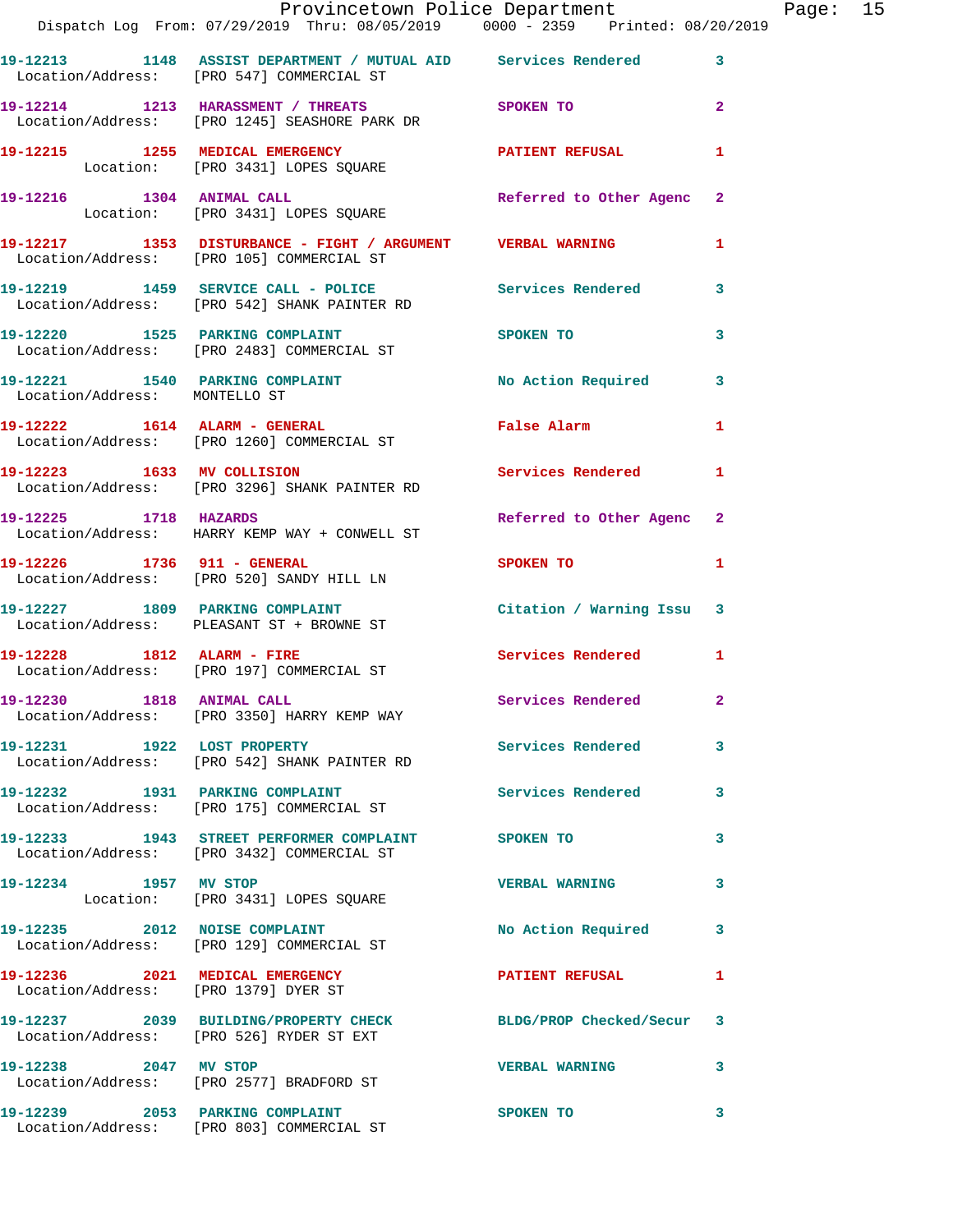|                                                                  | Dispatch Log From: 07/29/2019 Thru: 08/05/2019 0000 - 2359 Printed: 08/20/2019                              |                          |   |
|------------------------------------------------------------------|-------------------------------------------------------------------------------------------------------------|--------------------------|---|
| 19-12240 2100 MV STOP                                            | Location/Address: [PRO 3456] RYDER ST EXT                                                                   | <b>VERBAL WARNING</b>    | 3 |
| 19-12243 2146 NOISE COMPLAINT<br>Location/Address: COMMERCIAL ST |                                                                                                             | SPOKEN TO                | 3 |
|                                                                  | 19-12244 2147 BUILDING/PROPERTY CHECK<br>Location/Address: [PRO 526] RYDER ST EXT                           | BLDG/PROP Checked/Secur  | 3 |
|                                                                  | 19-12245 2149 BUILDING/PROPERTY CHECK<br>Location/Address: [PRO 433] RYDER ST EXT                           | BLDG/PROP Checked/Secur  | 3 |
|                                                                  | 19-12246 2149 BUILDING/PROPERTY CHECK<br>Location/Address: [PRO 526] RYDER ST EXT                           | BLDG/PROP Checked/Secur  | 3 |
| 19-12247 2156 MV STOP<br>Location/Address: [PRO 2513] ROUTE 6    |                                                                                                             | <b>VERBAL WARNING</b>    | 3 |
|                                                                  | 19-12248 2204 BUILDING/PROPERTY CHECK BLDG/PROP Checked/Secur<br>Location/Address: [PRO 1638] COMMERCIAL ST |                          | 3 |
| 19-12249 2213 MV STOP                                            | Location/Address: BRADFORD ST + RYDER ST                                                                    | Citation / Warning Issu  | 3 |
| Location/Address: ROUTE 6 + SNAIL RD                             | 19-12251 2326 MV OBSERVANCE / ASSIGNMENT                                                                    | No Action Required       | 3 |
| 19-12253 2329 MV STOP<br>Location/Address: ROUTE 6               |                                                                                                             | <b>VERBAL WARNING</b>    | 3 |
|                                                                  | 19-12252 2330 BUILDING/PROPERTY CHECK<br>Location/Address: [PRO 3259] MACMILLAN WHARF                       | Services Rendered        | 3 |
| 19-12254 2340 MV STOP<br>Location/Address: ROUTE 6               |                                                                                                             | <b>VERBAL WARNING</b>    | 3 |
| 19-12255 2354 MV STOP<br>Location/Address: ROUTE 6               |                                                                                                             | <b>VERBAL WARNING</b>    | 3 |
| 19-12257 2358 MV STOP<br>Location/Address: ROUTE 6               |                                                                                                             | <b>VERBAL WARNING</b>    | 3 |
| Location/Address: ROUTE 6 + HOWLAND ST                           |                                                                                                             |                          |   |
| For Date: $08/04/2019$ - Sunday                                  |                                                                                                             |                          |   |
| 19-12258 0000 MV STOP<br>Location/Address: [PRO 2479] ROUTE 6    |                                                                                                             | <b>VERBAL WARNING</b>    | 3 |
| 19-12259 0020 MV STOP<br>Location/Address: ROUTE 6               |                                                                                                             | <b>VERBAL WARNING</b>    | 3 |
| 19-12262 0020 BAR CHECK                                          | Location/Address: [PRO 3276] COMMERCIAL ST                                                                  | Services Rendered        | 3 |
| 19-12263 0020 BAR CHECK                                          | Location/Address: [PRO 3236] COMMERCIAL ST                                                                  | <b>Services Rendered</b> | 3 |
| 19-12260 0024 MV COMPLAINT                                       | Location/Address: [PRO 2548] HOWLAND ST                                                                     | Could Not Locate         | 2 |
|                                                                  | 19-12261 0030 NOISE COMPLAINT<br>Location/Address: [PRO 565] WEST VINE ST                                   | <b>SPOKEN TO</b>         | 3 |
| 19-12265 0048 TRESPASS                                           | Location/Address: [PRO 2494] BRADFORD ST                                                                    | <b>SPOKEN TO</b>         | 2 |
|                                                                  | 19-12266  0050 MV OBSERVANCE / ASSIGNMENT Services Rendered                                                 |                          | 3 |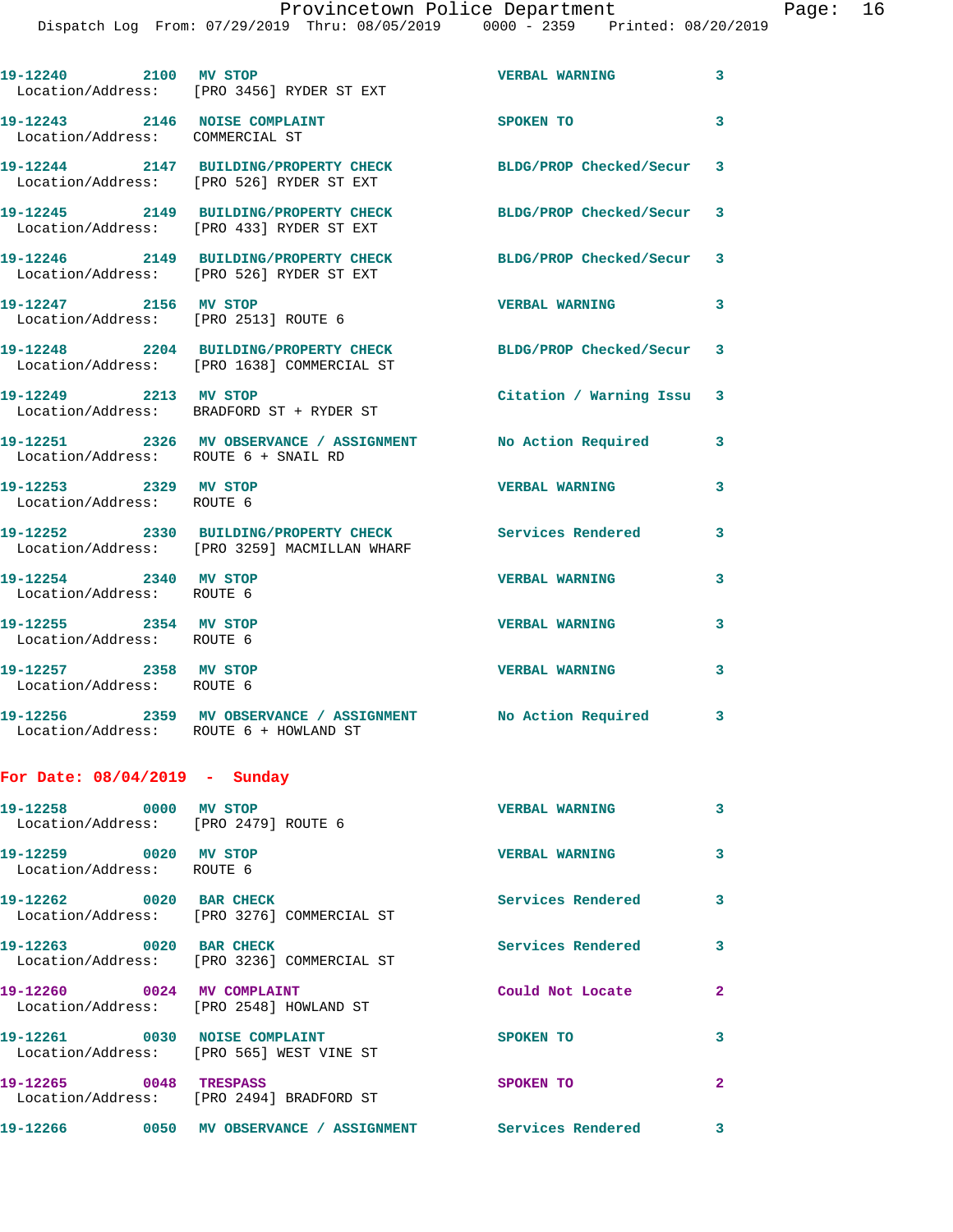|                                                    | Provincetown Police Department<br>Dispatch Log From: 07/29/2019 Thru: 08/05/2019 0000 - 2359 Printed: 08/20/2019 |                           |              | Page: 17 |  |
|----------------------------------------------------|------------------------------------------------------------------------------------------------------------------|---------------------------|--------------|----------|--|
|                                                    | Location/Address: BRADFORD ST + HOWLAND ST                                                                       |                           |              |          |  |
|                                                    | 19-12264 0052 PARK, WALK & TALK Services Rendered 3<br>Location: [PRO 3431] LOPES SQUARE                         |                           |              |          |  |
|                                                    | 19-12269 0117 MV OBSERVANCE / ASSIGNMENT No Action Required 3<br>Location/Address: BRADFORD ST + HOWLAND ST      |                           |              |          |  |
| 19-12270 0127 MV STOP<br>Location/Address: ROUTE 6 |                                                                                                                  | VERBAL WARNING 3          |              |          |  |
|                                                    | 19-12271 0137 MV STOP<br>Location/Address: [PRO 521] ROUTE 6                                                     | <b>VERBAL WARNING</b>     | 3            |          |  |
| 19-12272 0139 MV STOP                              | Location/Address: BRADFORD ST + CENTER ST                                                                        | <b>VERBAL WARNING</b>     | 3            |          |  |
|                                                    | 19-12274 0200 MV STOP<br>Location/Address: BRADFORD ST + CARVER ST                                               | <b>VERBAL WARNING</b>     | 3            |          |  |
|                                                    | 19-12275 0257 NOISE COMPLAINT<br>Location/Address: [PRO 3614] COMMERCIAL ST                                      | SPOKEN TO                 | 3            |          |  |
|                                                    | 19-12276 0301 NOISE COMPLAINT<br>Location/Address: [PRO 3947] BRADFORD ST                                        | SPOKEN TO                 | 3            |          |  |
| Location/Address: ROUTE 6                          | 19-12277 0509 BUILDING/PROPERTY CHECK Services Rendered 3                                                        |                           |              |          |  |
|                                                    | 19-12278 0654 MV COMPLAINT<br>Location/Address: [PRO 488] MAYFLOWER ST                                           | Services Rendered 2       |              | 4        |  |
| Location/Address: HARRY KEMP WAY                   | 19-12279 0720 ALARM - GENERAL Services Rendered                                                                  |                           | 1            |          |  |
|                                                    | 19-12280 0731 SERVICE CALL - POLICE Services Rendered 3<br>Location/Address: [PRO 516] RACE POINT RD             |                           |              |          |  |
|                                                    | 19-12282 0842 ALARM - GENERAL<br>Location/Address: [PRO 847] COMMERCIAL ST                                       | Referred to Other Agenc 1 |              |          |  |
| 19-12798 0914 LOST PROPERTY                        | Location/Address: [PRO 444] HIGH POLE HILL                                                                       | Services Rendered 3       |              |          |  |
|                                                    | 19-12283 0953 MEDICAL EMERGENCY<br>Location/Address: [PRO 440] HARRY KEMP WAY                                    | Transported to Hospital 1 |              |          |  |
|                                                    | 19-12284 1002 MV OBSERVANCE / ASSIGNMENT<br>Location/Address: SHANK PAINTER RD + CAPTAIN BERTIES WAY             | Services Rendered         | 3            |          |  |
|                                                    | 19-12285 1008 MEDICAL EMERGENCY<br>Location/Address: [PRO 3430] COMMERCIAL ST                                    | Transported to Hospital 1 |              |          |  |
| 19-12286 1020 BIKE - ACCIDENT                      | Location/Address: [PRO 2518] ROUTE 6                                                                             | Transported to Hospital 1 |              |          |  |
|                                                    | 19-12288 1119 ANIMAL CALL<br>Location/Address: [PRO 488] MAYFLOWER ST                                            | Services Rendered         | $\mathbf{2}$ |          |  |
|                                                    | 19-12290 1133 MV COMPLAINT<br>Location/Address: [PRO 1899] CREEK HILL RD                                         | Services Rendered         | $\mathbf{2}$ |          |  |
|                                                    | 19-12291 1140 MV COMPLAINT<br>Location/Address: [PRO 105] COMMERCIAL ST                                          | Services Rendered         | $\mathbf{2}$ |          |  |
| Location/Address: [PRO 3672] ROUTE 6               | 19-12292 1158 ASSIST DEPARTMENT / MUTUAL AID Services Rendered 3                                                 |                           |              |          |  |
|                                                    | 19-12294 1323 COMPLAINT - GENERAL<br>Location/Address: [PRO 2539] RYDER ST EXT                                   | Referred to Other Agenc 3 |              |          |  |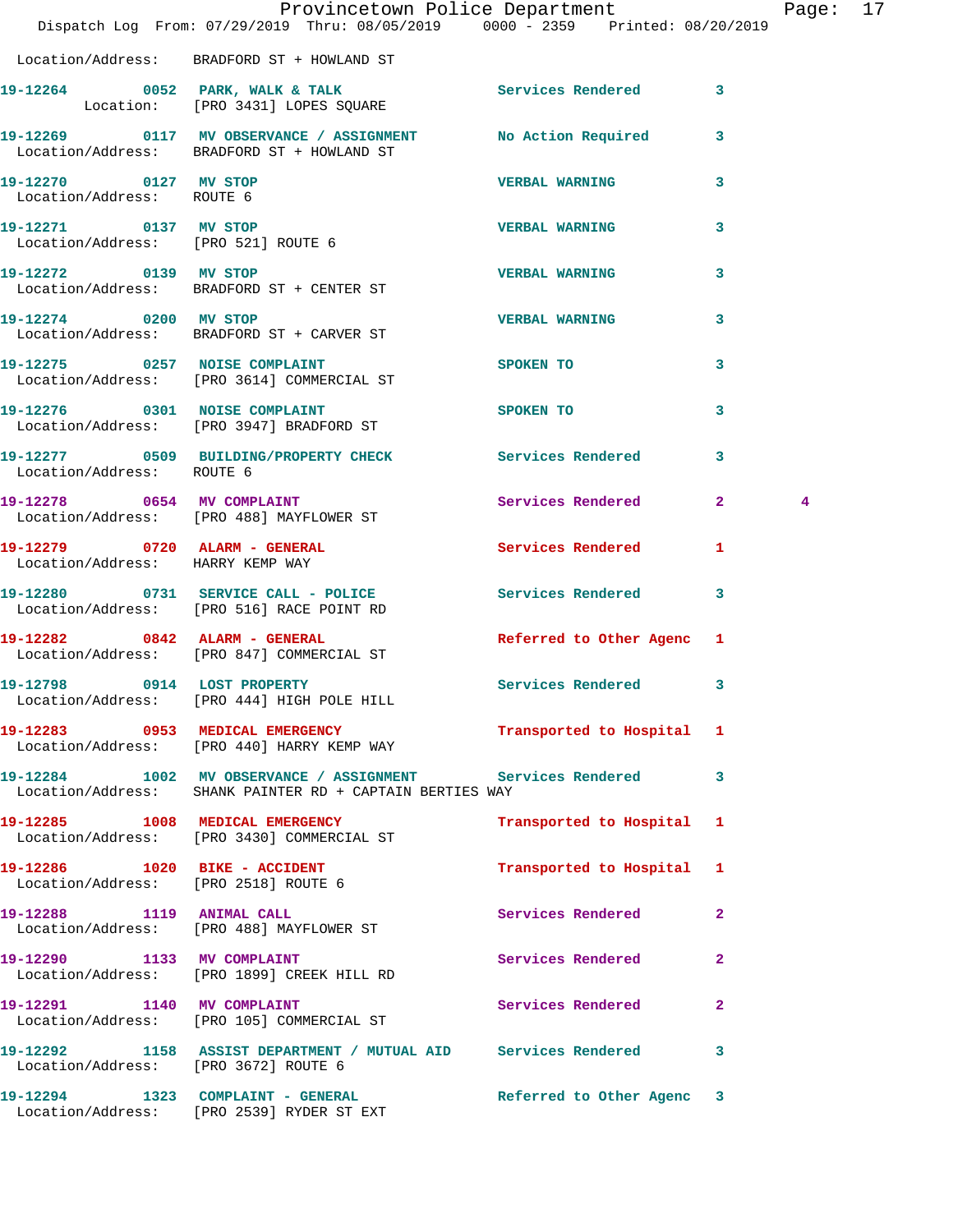|                                       | Dispatch Log From: 07/29/2019 Thru: 08/05/2019 0000 - 2359 Printed: 08/20/2019                             | Provincetown Police Department Page: 18 |                |  |
|---------------------------------------|------------------------------------------------------------------------------------------------------------|-----------------------------------------|----------------|--|
|                                       | 19-12295 1338 MEDICAL EMERGENCY Transported to Hospital 1<br>Location/Address: [PRO 60] BRADFORD ST        |                                         |                |  |
|                                       | 19-12296 1343 PARKING COMPLAINT Services Rendered 3<br>Location/Address: [PRO 75] CAPTAIN BERTIES WAY      |                                         |                |  |
|                                       | 19-12297 1418 MEDICAL EMERGENCY<br>Location/Address: [PRO 440] HARRY KEMP WAY                              | Transported to Hospital 1               |                |  |
|                                       | 19-12298 1425 SUSPICIOUS ACTIVITY Services Rendered 2<br>Location/Address: [PRO 105] COMMERCIAL ST         |                                         |                |  |
|                                       | 19-12299 1556 MEDICAL EMERGENCY<br>Location: [PRO 3431] LOPES SQUARE                                       | Transported to Hospital 1               |                |  |
|                                       | 19-12301 1652 MEDICAL EMERGENCY<br>Location/Address: [PRO 440] HARRY KEMP WAY                              | Transported to Hospital 1               |                |  |
|                                       | 19-12302 1731 LOST PROPERTY<br>Location/Address: [PRO 2483] COMMERCIAL ST                                  | Services Rendered 3                     |                |  |
|                                       | 19-12303 1805 COMPLAINT - GENERAL SPOKEN TO<br>Location/Address: [PRO 329] COMMERCIAL ST                   |                                         | 3              |  |
|                                       | 19-12304 1832 MV COMPLAINT<br>Location/Address: [PRO 2539] RYDER ST EXT                                    | SPOKEN TO                               | $\mathbf{2}$   |  |
|                                       | 19-12305 1914 COMPLAINT - GENERAL SPOKEN TO<br>Location/Address: [PRO 105] COMMERCIAL ST                   |                                         | 3              |  |
| 19-12306 1921 MV STOP                 | Location/Address: [PRO 3440] ROUTE 6                                                                       | <b>VERBAL WARNING</b>                   | 3              |  |
| Location/Address: [PRO 1588] PEARL ST | 19-12307 1940 BIKE - GENERAL                                                                               | Services Rendered                       | $\overline{2}$ |  |
|                                       | 19-12308 2026 LOST PROPERTY<br>Location/Address: [PRO 542] SHANK PAINTER RD                                | Services Rendered 3                     |                |  |
|                                       | 19-12309 2030 NOISE COMPLAINT<br>Location/Address: [PRO 146] COMMERCIAL ST                                 | SPOKEN TO THE SPOKEN OF THE SPOKEN TO   | 3              |  |
|                                       | 19-12310 2034 LARCENY / FORGERY / FRAUD<br>Location/Address: [PRO 300] COMMERCIAL ST                       | SPOKEN TO                               |                |  |
|                                       | 19-12314 2244 DISTURBANCE - FIGHT / ARGUMENT SPOKEN TO<br>Location/Address: [PRO 2391] BRADFORD ST         |                                         | $\mathbf{1}$   |  |
|                                       | 19-12316 2252 MEDICAL EMERGENCY<br>Location/Address: [PRO 375] COMMERCIAL ST                               | Transported to Hospital 1               |                |  |
|                                       | 19-12317 2320 MEDICAL EMERGENCY<br>Location/Address: COMMERCIAL ST + JOHNSON ST                            | Transported to Hospital 1               |                |  |
| 19-12318 2324 MV STOP                 | Location: [PRO 3431] LOPES SQUARE                                                                          | <b>VERBAL WARNING</b>                   | 3              |  |
| Location/Address: ROUTE 6 + SNAIL RD  | 19-12319 2356 MV OBSERVANCE / ASSIGNMENT Services Rendered                                                 |                                         | 3              |  |
| For Date: 08/05/2019 - Monday         |                                                                                                            |                                         |                |  |
|                                       | 19-12320 0014 911 - GENERAL<br>Location/Address: [PRO 1854] WEST VINE ST                                   | Could Not Locate 1                      |                |  |
|                                       | 19-12321 0057 MV OBSERVANCE / ASSIGNMENT Services Rendered 3<br>Location/Address: BRADFORD ST + HOWLAND ST |                                         |                |  |
|                                       |                                                                                                            |                                         |                |  |

**19-12322 0059 MV STOP VERBAL WARNING 3** 

Location/Address: [PRO 525] COMMERCIAL ST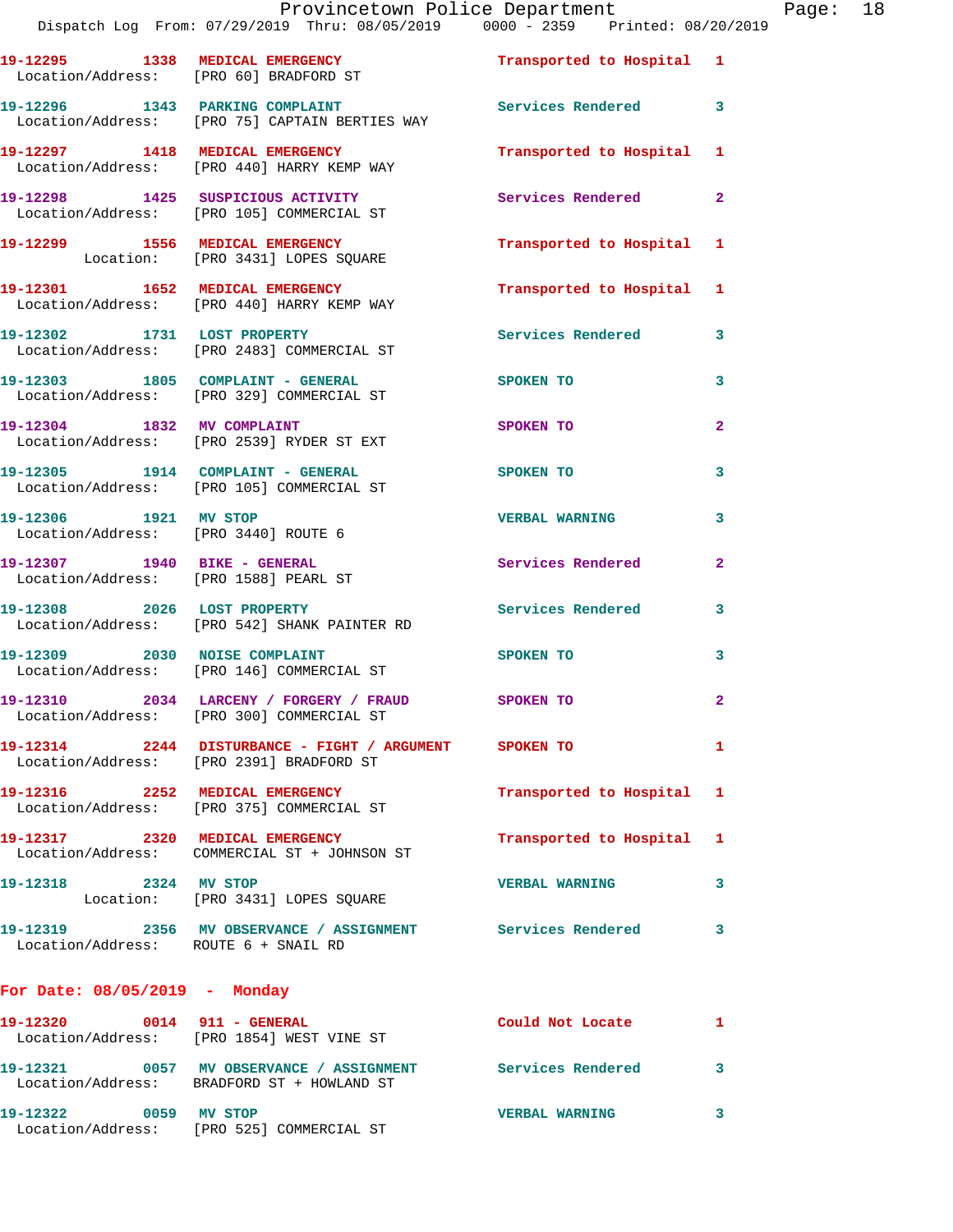**19-12325 0149 MV OBSERVANCE / ASSIGNMENT Services Rendered 3** 

|                                                                            | Location/Address: BRADFORD ST + RYDER ST                                                                     |                           |                |
|----------------------------------------------------------------------------|--------------------------------------------------------------------------------------------------------------|---------------------------|----------------|
|                                                                            | 19-12327 0444 BUILDING/PROPERTY CHECK<br>Location/Address: [PRO 444] HIGH POLE HILL                          | BLDG/PROP Checked/Secur 3 |                |
|                                                                            | 19-12328 0444 BY-LAW VIOLATION<br>Location/Address: [PRO 444] HIGH POLE HILL                                 | SPOKEN TO                 | $\overline{2}$ |
|                                                                            | 19-12329 0535 MEDICAL EMERGENCY<br>Location/Address: [PRO 2391] BRADFORD ST                                  | <b>PATIENT REFUSAL</b>    | 1              |
|                                                                            | 19-12330 0602 FLIGHT COVERAGE<br>Location/Address: [PRO 516] RACE POINT RD                                   | <b>Services Rendered</b>  | 3              |
|                                                                            | 19-12331 0645 SERVICE CALL - POLICE<br>Location/Address: [PRO 542] SHANK PAINTER RD                          | Referred to Other Agenc 3 |                |
| Location/Address: [PRO 88] CENTRAL ST                                      | 19-12332 0708 MEDICAL EMERGENCY                                                                              | Transported to Hospital 1 |                |
|                                                                            | 19-12333 0911 MEDICAL EMERGENCY<br>Location/Address: [PRO 308] COMMERCIAL ST                                 | Transported to Hospital 1 |                |
|                                                                            | 19-12334 0919 LOST WALLET<br>Location/Address: [PRO 542] SHANK PAINTER RD                                    | Services Rendered         | 3              |
| 19-12335 0927 NOISE COMPLAINT                                              | Location/Address: GOSNOLD ST + BRADFORD ST                                                                   | <b>Services Rendered</b>  | 3              |
|                                                                            | 19-12337 0959 LOST WALLET<br>Location/Address: [PRO 542] SHANK PAINTER RD                                    | <b>Services Rendered</b>  | 3              |
|                                                                            | $19-12336$ $1004$ PARK, WALK & TALK<br>Location: [PRO 3431] LOPES SQUARE                                     | Services Rendered         | 3              |
|                                                                            | 19-12338 1005 MV COMPLAINT<br>Location/Address: [PRO 3405] COMMERCIAL ST                                     | Services Rendered         | $\overline{2}$ |
| 19-12339 1015 MV COMPLAINT                                                 | Location/Address: [PRO 1213] FREEMAN ST                                                                      | Services Rendered         | $\mathbf{2}$   |
|                                                                            | 19-12340 1044 MV OBSERVANCE / ASSIGNMENT Services Rendered 3<br>Location/Address: RACE POINT RD + NELSON AVE |                           |                |
| 19-12342 1105 MISING/STOLEN RING<br>Location/Address: [PRO 14] BRADFORD ST |                                                                                                              | Services Rendered         | $\mathbf{2}$   |
|                                                                            | 19-12343 1112 LOST APPLE HEADPHONES<br>Location/Address: [PRO 542] SHANK PAINTER RD                          | <b>Services Rendered</b>  | 3              |
|                                                                            | 19-12345 1151 HARASSMENT / THREATS<br>Location/Address: [PRO 3448] BRADFORD ST                               | Services Rendered 2       |                |
|                                                                            | 19-12346 1218 LOCKOUT ASSIST<br>Location/Address: [PRO 1892] SHANK PAINTER RD                                | Referred to Other Agenc 2 |                |
| 19-12347 1221 FOLLOW UP                                                    | Location/Address: [PRO 14] BRADFORD ST                                                                       | <b>FOLLOW UP</b>          | 2              |
| 19-12348 1231 HAZARDS                                                      | Location/Address: PRISCILLA ALDEN RD + BRADFORD ST                                                           | Referred to Other Agenc   | $\mathbf{2}$   |
| 19-12351 1331 MV DISABLED                                                  | Location/Address: [PRO 3004] BRADFORD ST                                                                     | No Action Required        | $\mathbf{2}$   |
| 19-12352 1436 MEDICAL EMERGENCY<br>Location/Address: [PRO 1615] BANGS ST   |                                                                                                              | <b>PATIENT REFUSAL</b>    | 1              |
| 19-12353 1438 BIKE - GENERAL                                               |                                                                                                              | <b>GONE ON ARRIVAL</b>    | $\mathbf{2}$   |